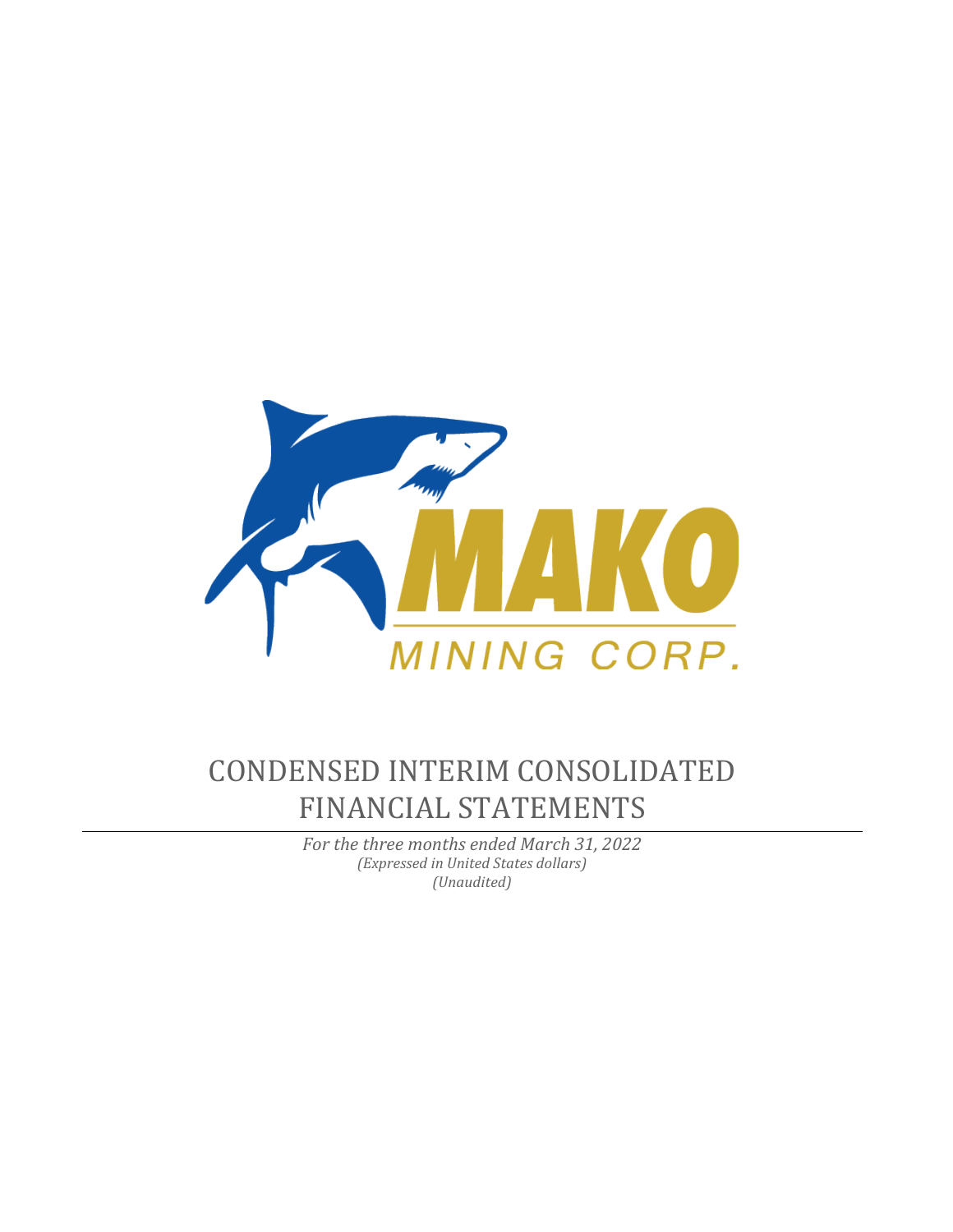

# **CONDENSED INTERIM CONSOLIDATED STATEMENTS OF FINANCIAL POSITION**

Expressed in thousands of United States dollars *(Unaudited)*

| As at                                        | <b>Note</b> | March 31, 2022  | December 31, 2021 |
|----------------------------------------------|-------------|-----------------|-------------------|
|                                              |             |                 | (Restated         |
| <b>ASSETS</b>                                |             |                 | Note $3(a)$       |
| Current                                      |             |                 |                   |
| Cash and cash equivalents                    |             | \$<br>688 \$    | 1,944             |
| Receivables                                  |             | 1,130           | 38                |
| Inventories                                  | 6           | 8,223           | 6,864             |
| Gold stream derivative asset                 | 7           | 309             | 284               |
| Prepaid expenses, and other                  |             | 1,949           | 801               |
| <b>Total current assets</b>                  |             | 12,299          | 9,931             |
| Advances and other prepaid expenses          |             | 245             | 251               |
| Gold stream derivative asset                 | 7           | 197             | 263               |
| <b>Exploration and evaluation assets</b>     | 8           | 765             | 765               |
| Mineral property, plant and equipment        | 9           | 41,333          | 43,762            |
| <b>TOTAL ASSETS</b>                          |             | \$<br>54,839 \$ | 54,972            |
| LIABILITIES AND SHAREHOLDERS' EQUITY         |             |                 |                   |
| <b>Current liabilities</b>                   |             |                 |                   |
| Accounts payable and accrued liabilities     | 10          | \$<br>8,436 \$  | 4,984             |
| Mexico mining concession taxes               | 10          |                 |                   |
| Term Ioan                                    | 11          | 15,989          | 3,981             |
| Provision for reclamation and rehabilitation | 12          | 1,072           | 1,043             |
| <b>Total current liabilities</b>             |             | 25,497          | 10,008            |
| <b>Accrued liabilities</b>                   | 10          | 1,240           | 368               |
| Provision for reclamation and rehabilitation | 12          | 1,258           | 1,245             |
| <b>Term loans</b>                            | 11          | 1,766           | 17,383            |
| <b>Total liabilities</b>                     |             | 29,761          | 29,004            |
| Shareholders' equity                         |             |                 |                   |
| Share capital                                | 13          | 87,976          | 88,259            |
| Contributed surplus                          | 13          | 11,737          | 11,603            |
| Accumulated other comprehensive income       |             | 2,008           | 1,763             |
| Deficit                                      |             | (76, 643)       | (75, 657)         |
| <b>Total shareholders' equity</b>            |             | 25,078          | 25,968            |
| TOTAL LIABILITIES AND SHAREHOLDERS' EQUITY   |             | \$<br>54,839    | 54,972            |

Approved by the Audit Committee of the Board of Directors on May 30, 2022

 *"John Hick",* Audit Committee Chair *"Akiba Leisman",* Director

Events after the reporting period (Note 19)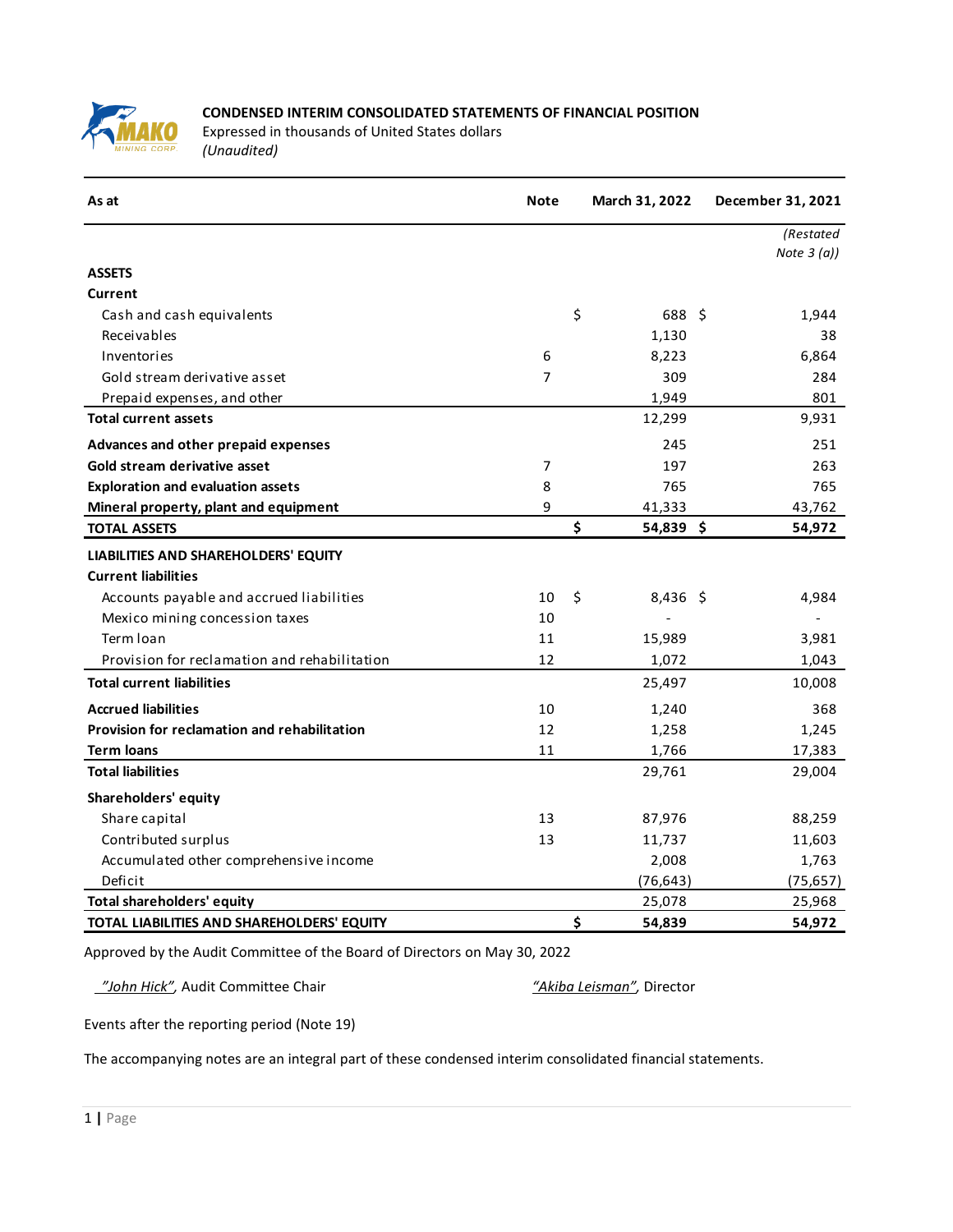

# **CONDENSED INTERIM CONSOLIDATED STATEMENTS OF INCOME (LOSS) AND COMPREHENSIVE INCOME (LOSS)**

Expressed in thousands of United States dollars, except per share amounts *(Unaudited)*

| For the three months ended                                | <b>Note</b>   | March 31, 2022 | March 31, 2021        |
|-----------------------------------------------------------|---------------|----------------|-----------------------|
|                                                           |               |                | (Restated Note 3 (b)) |
| Revenue                                                   | \$            | $17,217$ \$    |                       |
| <b>Production services revenue</b>                        | 7 & 14(d)(ii) | 62             |                       |
|                                                           |               | 17,279         |                       |
| Cost of sales                                             |               |                |                       |
| <b>Production costs</b>                                   |               | (7,632)        |                       |
| Depreciation, depletion and amortization                  |               | (5,069)        |                       |
|                                                           |               | (12, 701)      |                       |
| <b>Gross profit</b>                                       |               | 4,578          |                       |
| <b>Exploration and evaluation expenses</b>                |               | (1,862)        | (1,356)               |
| General and administrative expenses                       | 18            | (1,744)        | (2, 294)              |
| Other income (expense)                                    |               |                |                       |
| Accretion and interest expense                            |               | (915)          | (55)                  |
| Change in provision for reclamation and rehabilitation    | 12            | (26)           | (387)                 |
| Change in fair value of derivative liability              | 11(c)         | 83             |                       |
| Gain on gold stream derivative asset                      | 7             | 71             |                       |
| Gain on disposal of subsidiaries                          | 5             |                | 12,084                |
| Foreign exchange loss                                     |               | (406)          | (854)                 |
| Financing costs                                           | 11(c)         | (223)          |                       |
| Interest income                                           |               |                | 1                     |
| (Loss) / income before income taxes                       |               | (444)          | 7,139                 |
| Income tax expense                                        |               | (542)          |                       |
| Deferred income tax recovery                              |               |                |                       |
| (Loss) / income for the period                            | \$            | $(986)$ \$     | 7,139                 |
| Other comprehensive (loss) income                         |               |                |                       |
| Income for the period                                     |               | (986)          | 7,139                 |
| Items subject to reclassification into statement of loss: |               |                |                       |
| Reclassification of foreign currency translation upon     | 5             |                |                       |
| disposal of subsidiaries                                  |               |                | (2,013)               |
| Foreign currency translation adjustment                   |               | 245            | 272                   |
| Other comprehensive income (loss) for the period          |               | 245            | (1,741)               |
| Comprehensive (loss) / income for the period              | \$            | $(741)$ \$     | 5,398                 |
| Basic and diluted income per common share                 | \$            | $0.00$ \$      | 0.01                  |
| Weighted average common shares outstanding (thousands)    |               | 659,137        | 656,445               |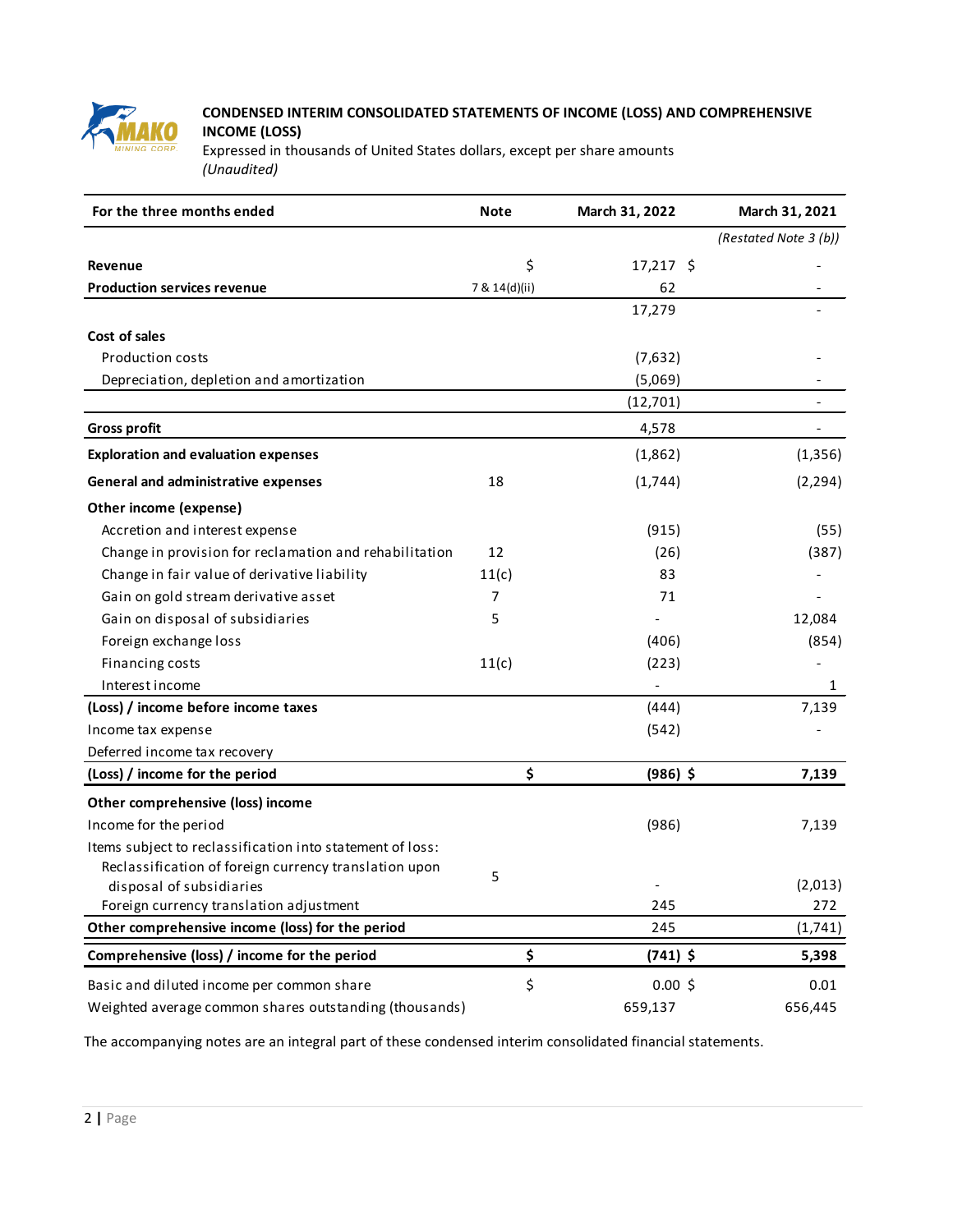

# **CONDENSED INTERIM CONSOLIDATED STATEMENTS OF CHANGES IN SHAREHOLDERS' EQUITY**

Expressed in thousands of United States dollars *(Unaudited)*

|                                         | Number of<br>shares<br>(000s) |    | Share capital |   | Contributed<br>surplus |     | Accumulated<br>other<br>comprehensive<br>income (loss) |     | <b>Deficit</b><br>(Restated<br>Note $3(a)$ | <b>Total</b> |
|-----------------------------------------|-------------------------------|----|---------------|---|------------------------|-----|--------------------------------------------------------|-----|--------------------------------------------|--------------|
| Balance at December 31, 2020            | 656,131                       | Ś. | 87,262        | Ś | 11,634                 | \$  | $3,634$ \$                                             |     | $(85,620)$ \$                              | 16,910       |
| Shares issued on exercise of options    | 625                           |    | 76            |   |                        |     |                                                        |     |                                            | 76           |
| Transfer of option value                |                               |    | 23            |   | (22)                   |     |                                                        |     |                                            | 1            |
| Share-based compensation                |                               |    |               |   | 125                    |     |                                                        |     |                                            | 125          |
| Net income                              |                               |    |               |   |                        |     |                                                        |     | 7,616                                      | 7,616        |
| Other comprehensive loss                |                               |    |               |   |                        |     | (1,740)                                                |     |                                            | (1,740)      |
| Balance at March 31, 2021               | 656,756                       | Ś  | 87,361        | Ś | 11,737                 | Ś   | $1,894$ \$                                             |     | $(78,004)$ \$                              | 22,988       |
| Shares issued on exercise of options    | 2,553                         |    | 545           |   |                        |     |                                                        |     |                                            | 545          |
| Transfer of option value                | ٠                             |    | 353           |   | (354)                  |     |                                                        |     |                                            | (1)          |
| Share-based compensation                |                               |    |               |   | 220                    |     |                                                        |     |                                            | 220          |
| Net income (Restated - Note 3 (a))      |                               |    |               |   |                        |     |                                                        |     | 2,347                                      | 2,347        |
| Other comprehensive loss                |                               |    |               |   |                        |     | (131)                                                  |     |                                            | (131)        |
| Balance at December 31, 2021 (Restated) | 659,309                       | Ś. | 88,259        | Ś | 11,603                 | \$. | 1,763                                                  | - Ś | $(75, 657)$ \$                             | 25,968       |
| Shares cancelled                        | (1,000)                       |    | (283)         |   |                        |     |                                                        |     |                                            | (283)        |
| Share-based compensation                |                               |    |               |   | 134                    |     |                                                        |     |                                            | 134          |
| Net loss                                |                               |    |               |   |                        |     |                                                        |     | (986)                                      | (986)        |
| Other comprehensive income              |                               |    |               |   |                        |     | 245                                                    |     |                                            | 245          |
| Balance at March 31, 2022               | 658,309                       | \$ | 87,976        | s | 11,737                 | \$  | 2,008                                                  | \$. | $(76, 643)$ \$                             | 25,078       |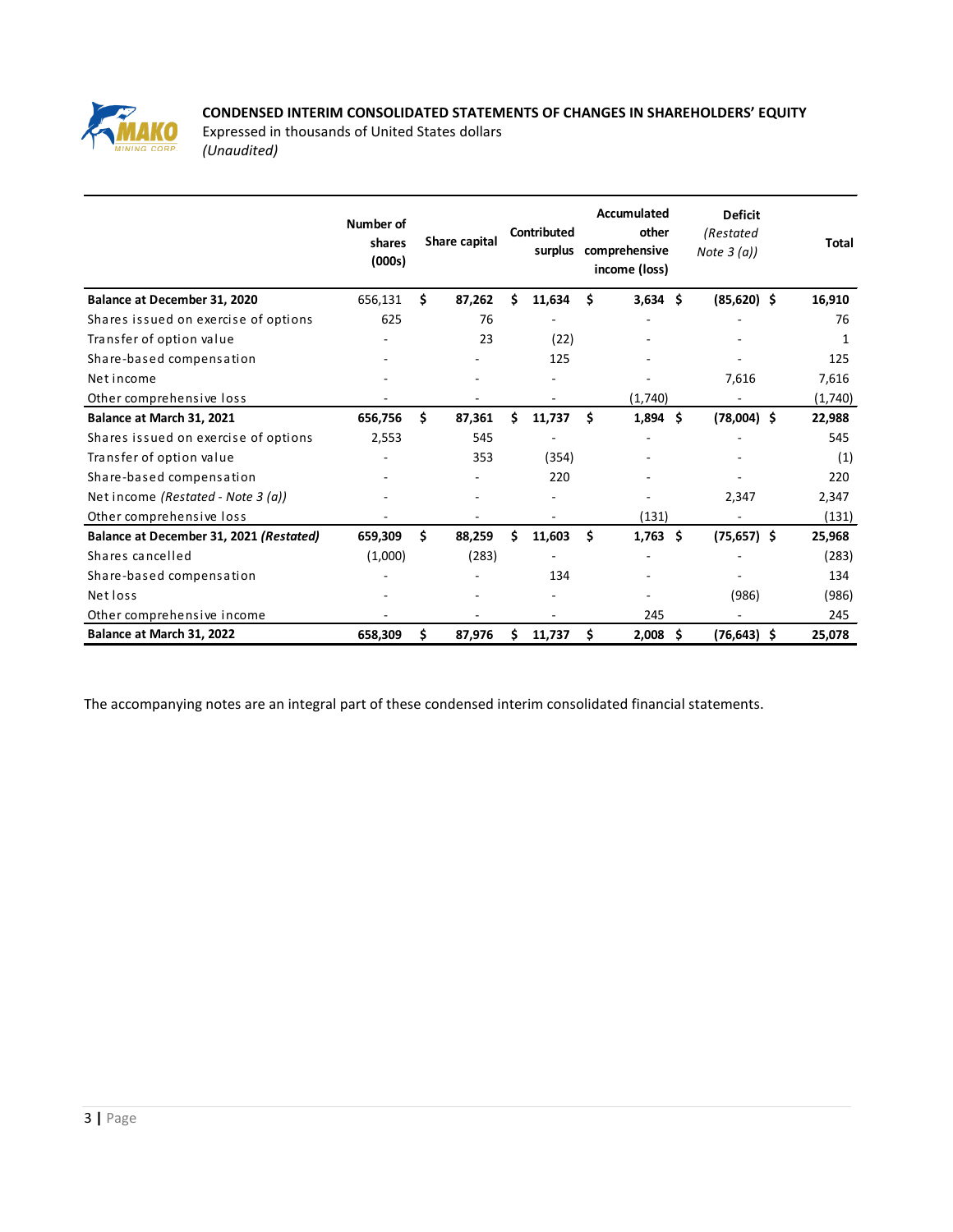

# **CONDENSED INTERIM CONSOLIDATED STATEMENTS OF CASH FLOWS**

*Expressed in thousands of United States dollars (Unaudited)*

| For the three months ended                              | <b>Note</b> | March 31, 2022 | March 31, 2021        |
|---------------------------------------------------------|-------------|----------------|-----------------------|
|                                                         |             |                | (Restated Note 3 (b)) |
| <b>Operating activities</b>                             |             |                |                       |
| Net (loss) income for the period                        | \$          | $(986)$ \$     | 7,139                 |
| Non-cash items:                                         |             |                |                       |
| Accretion expense                                       |             | 11             | 35                    |
| Depreciation, depletion and amortization                |             | 5,072          | 4                     |
| Change in provision for reclamation and rehabilitation  |             | 26             | 387                   |
| Gain on gold stream derivative asset                    |             | 42             |                       |
| Gain on disposal of subsidiaries                        |             |                | (12,084)              |
| Interest expense                                        |             | 904            | 19                    |
| Share-based payments                                    |             | 135            | 120                   |
| Unrealized foreign exchange loss (gain)                 |             | 492            | (134)                 |
|                                                         | \$          | 5,696 \$       | (4, 514)              |
| Changes in non-cash working capital                     | 17          | 1,036          | 569                   |
| Net cash provided by (used in) operating activities     |             | 6,732          | (3, 945)              |
| <b>Investing activities</b>                             |             |                |                       |
| Cash proceeds received, net of cash given up on         |             |                | 27                    |
| disposal of subsidiaries                                |             |                |                       |
| Expenditures on mineral property, plant and equipment   |             | (3, 100)       | (3,824)               |
| Net cash used in investing activities                   | \$          | $(3,100)$ \$   | (3, 797)              |
| <b>Financing activities</b>                             |             |                |                       |
| Purchase of common shares - NCIB                        |             | (283)          |                       |
| Drawdown on term loans                                  |             |                | 6,001                 |
| Repayment of term loans                                 |             | (4,619)        |                       |
| Proceeds on exercise of options                         |             |                | 77                    |
| Net cash provided by financing activates                | \$          | $(4,902)$ \$   | 6,078                 |
| Effect of foreign exchange on cash and cash equivalents |             | 14             | 1,429                 |
| Change in cash and cash equivalents                     |             | (1, 256)       | (235)                 |
| Cash and cash equivalents, beginning of period          |             | 1,944          | 2,633                 |
| Cash and cash equivalents, end of period                | \$          | 688 \$         | 2,398                 |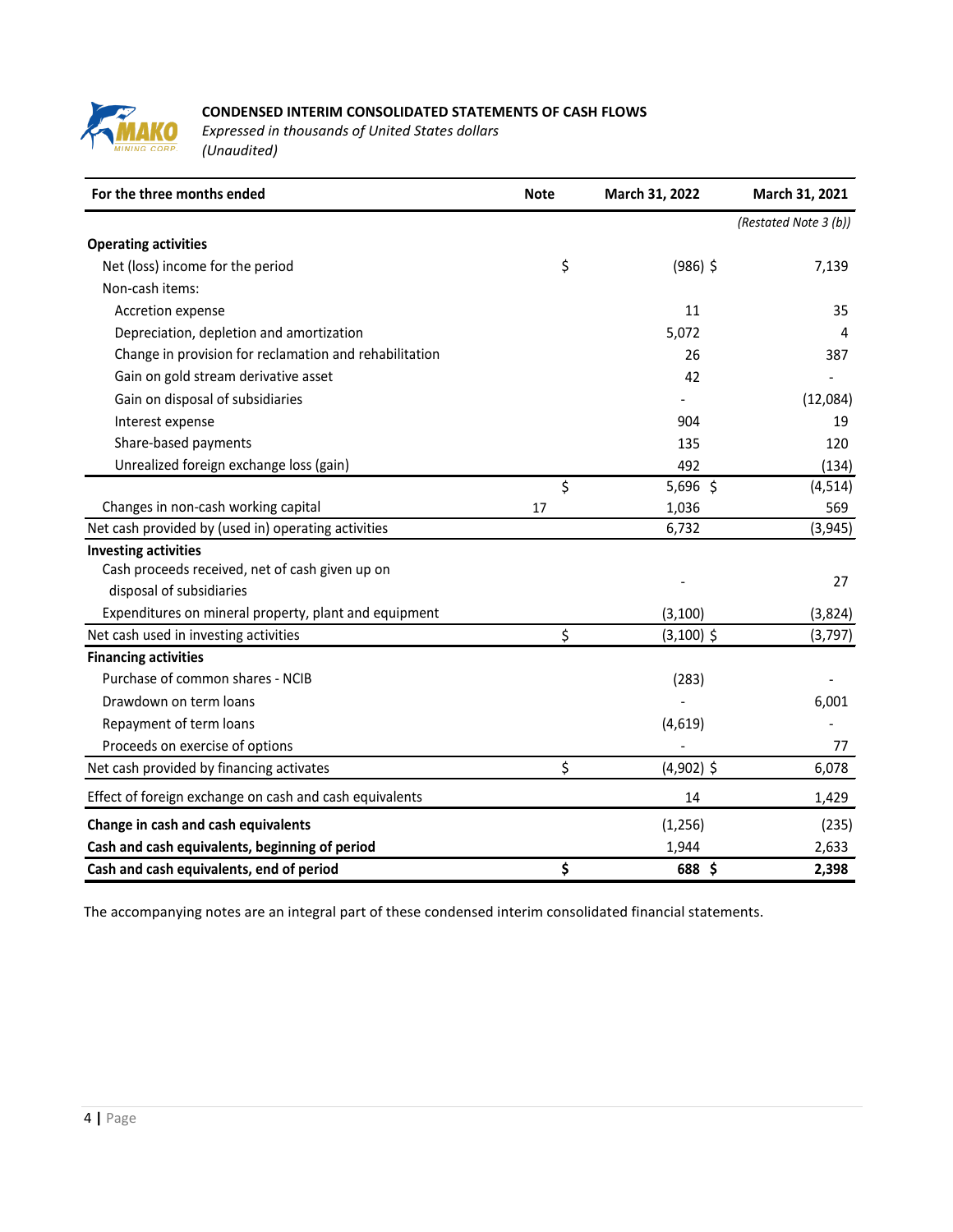

*For the three months ended March 31, 2022 All tabular amounts are in thousands of United States dollars unless otherwise stated (Unaudited)*

## **1. NATURE OF OPERATIONS**

Mako Mining Corp. ("Mako" or the "Company") was incorporated on April 1, 2004 under the laws of the Yukon Territory and continued into British Columbia under the British Columbia Corporations Act. The Company is listed on the TSX Venture Exchange ("TSX-V") under the symbol MKO. The address of the Company's corporate office and principal place of business is Suite 700 – 838 West Hastings Street, Vancouver, BC, V6C 0A6, Canada.

Mako is a gold mining and exploration company. The Company's primary asset is the San Albino mine, an open pit mine located in Nicaragua, which commenced commercial production on July 1, 2021. In addition to its mining operation, Mako continues to explore its other concessions in Nicaragua.

#### **2. BASIS OF PRESENTATION**

#### (a) Statement of compliance

These condensed interim consolidated financial statements have been prepared in accordance with International Financial Reporting Standards as issued by the International Accounting Standards Board ("IFRS"), as applicable to the preparation of interim financial statements including International Accounting Standard ("IAS") 34, Interim Financial Reporting. Accordingly, they do not include all the information and notes to the consolidated financial statements required by IFRS for annual financial statements and should be read in conjunction with the Company's most recent audited consolidated financial statements for the year ended December 31, 2021.

These condensed interim consolidated financial statements were approved for issuance by the Board of Directors on May 30, 2022.

#### (b) Basis of presentation

The accounting policies and methods used in the preparation of these condensed interim consolidated financial statements are the same as those applied in the Company's most recent audited consolidated financial statements for the year ended December 31, 2021, except as disclosed in Note 3(a).

These condensed interim consolidated financial statements have been prepared on a historical cost basis except for certain financial instruments that are measured at fair value.

(c) Basis of consolidation

These condensed interim consolidated financial statements include the accounts of the Company and its subsidiaries. All intercompany transactions, balances, revenues and expenses have been eliminated upon consolidation.

Subsidiaries are included in the condensed interim consolidated financial statements from the date of acquisition or control until the date of disposition or until control ceases. Control exists when the Company has exposure or rights to variable returns from its involvement with an entity, and the ability to affect those returns through its power over the entity.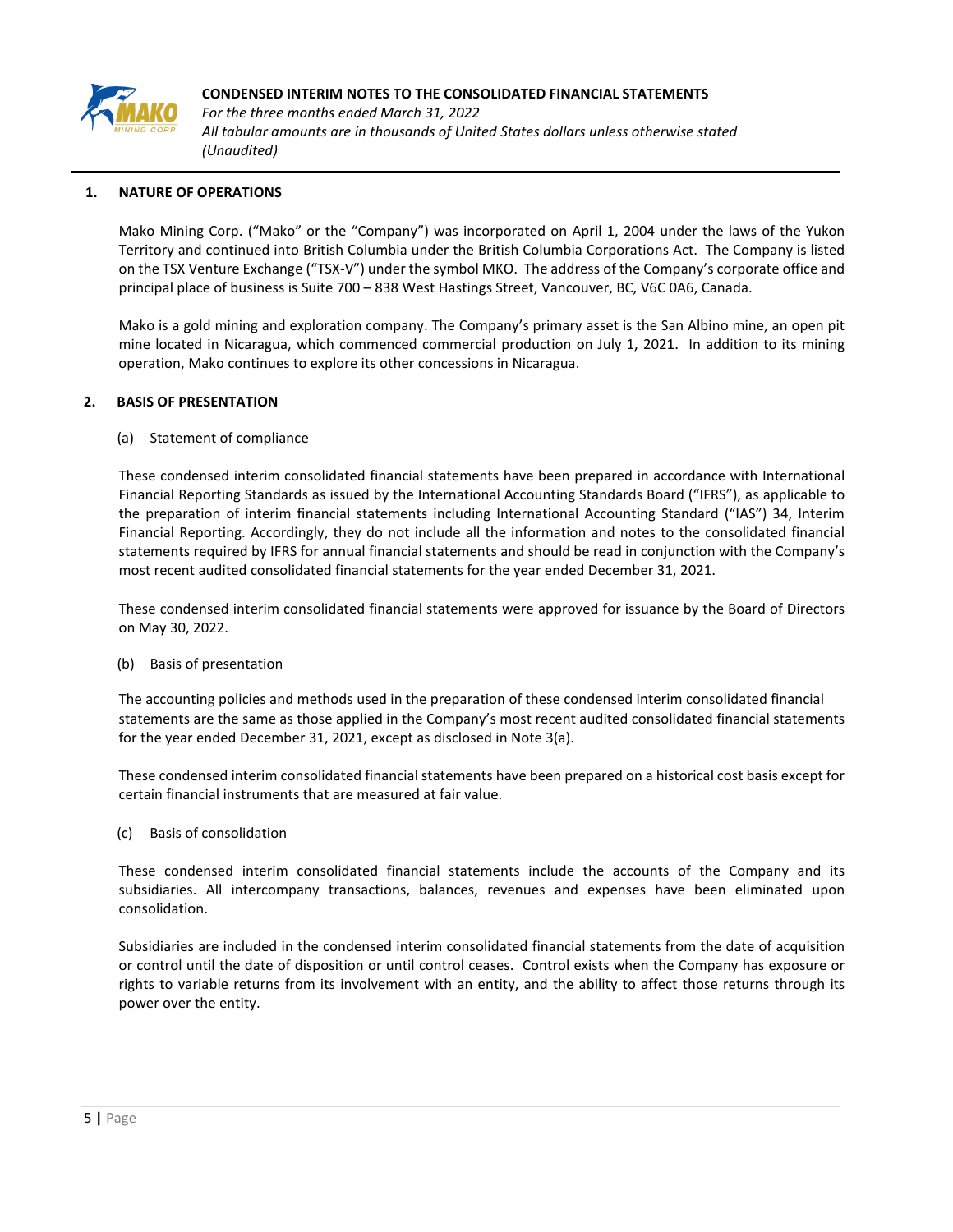

*For the three months ended March 31, 2022 All tabular amounts are in thousands of United States dollars unless otherwise stated (Unaudited)*

The condensed interim consolidated financial statements of the Company include the following subsidiaries:

|                                                   | Referred         | Place of             | Ownership |                                                                                     |
|---------------------------------------------------|------------------|----------------------|-----------|-------------------------------------------------------------------------------------|
| Subsidiary                                        | to as            | incorporation        | interest  | <b>Principal activity</b>                                                           |
| Gold Belt, S.A.                                   | "Gold Belt"      | Nicaragua            | 100%      | Holds mineral interest in Nicaragua, exploration<br>activities.                     |
| Marlin Gold Mining Ltd.                           | "Marlin"         | Canada               | 100%      | Parent of Marlin Trading, Oro Gold and<br>Prestadora. Disposed on March 31, 2021    |
| Marlin Gold Trading Inc.                          | "Marlin Trading" | <b>Barbados</b>      | 100%      | Commodity streaming company. Disposed on<br>March 31, 2021                          |
| Nicoz Resources, S.A.                             | "Nicoz"          | Nicaragua            | 100%      | Holds mineral interest in Nicaragua, San Albino<br>mine and exploration activities. |
| Oro Gold de Mexico, S.A. de C.V.                  | "Oro Gold"       | Mexico               | 100%      | Holds mineral interest in Mexico. La Trinidad<br>mine. Disposed on March 31, 2021   |
| Prestadora de Servicos Zacatecas.<br>S.A. de C.V. | "Prestadora"     | Mexico               | 100%      | Performs payroll functions in Mexico. In process<br>of being dissolved.             |
| Mako US Corp.                                     | "Mako US"        | <b>United States</b> | 100%      | Incorporated on June 19, 2019, service company                                      |

#### **3. SUMMARY OF SIGNIFICANT ACCOUNTING POLICIES**

#### (a) Adoption of new accounting policy

On January 1, 2022, the Company adopted Property, Plant and Equipment: Proceeds before Intended Use (Amendments to IAS 16). The amendments prohibit an entity from deducting from the cost of an item of property, plant, and equipment any proceeds from selling items produced while bringing that asset to the location and condition necessary for it to be capable of operating in the manner intended by management.

These condensed interim consolidated financial statements now reflect the reversal of the pre-commercial revenue of \$4,562,494 and related cost of sales of \$3,622,640 which was previously recorded against mineral property, plant and equipment during the year ended December 31, 2021.

The adoption of this accounting policy is made retrospectively in accordance with IAS 8 Accounting Policies, Changes in Accounting Estimates and Errors.

There was no impact on the consolidated statement of financial position as at January 1, 2021.

Impact on the consolidated statement of financial position as at December 31, 2021 is as follows:

|                                            | As previously |                   |                 |
|--------------------------------------------|---------------|-------------------|-----------------|
|                                            | reported      | <b>Adjustment</b> | <b>Restated</b> |
| Mineral property, plant and equipment      | 42,912        | 850               | 43,762          |
| Total assets                               | 54,122        | 850               | 54,972          |
| Accumulated other comprehensive income     | 1,751         | 12                | 1,763           |
| Deficit                                    | (76,495)      | 838               | (75, 657)       |
| Total shareholder's equity                 | 25,118        | 850               | 25,968          |
| Total liabilities and shareholder's equity | 54,122        | 850               | 54,972          |

There was no impact on the condensed interim consolidated statement of loss and comprehensive loss and the condensed interim consolidated statement of cash flows for the three months ended March 31, 2021, related to the adoption of IAS 16.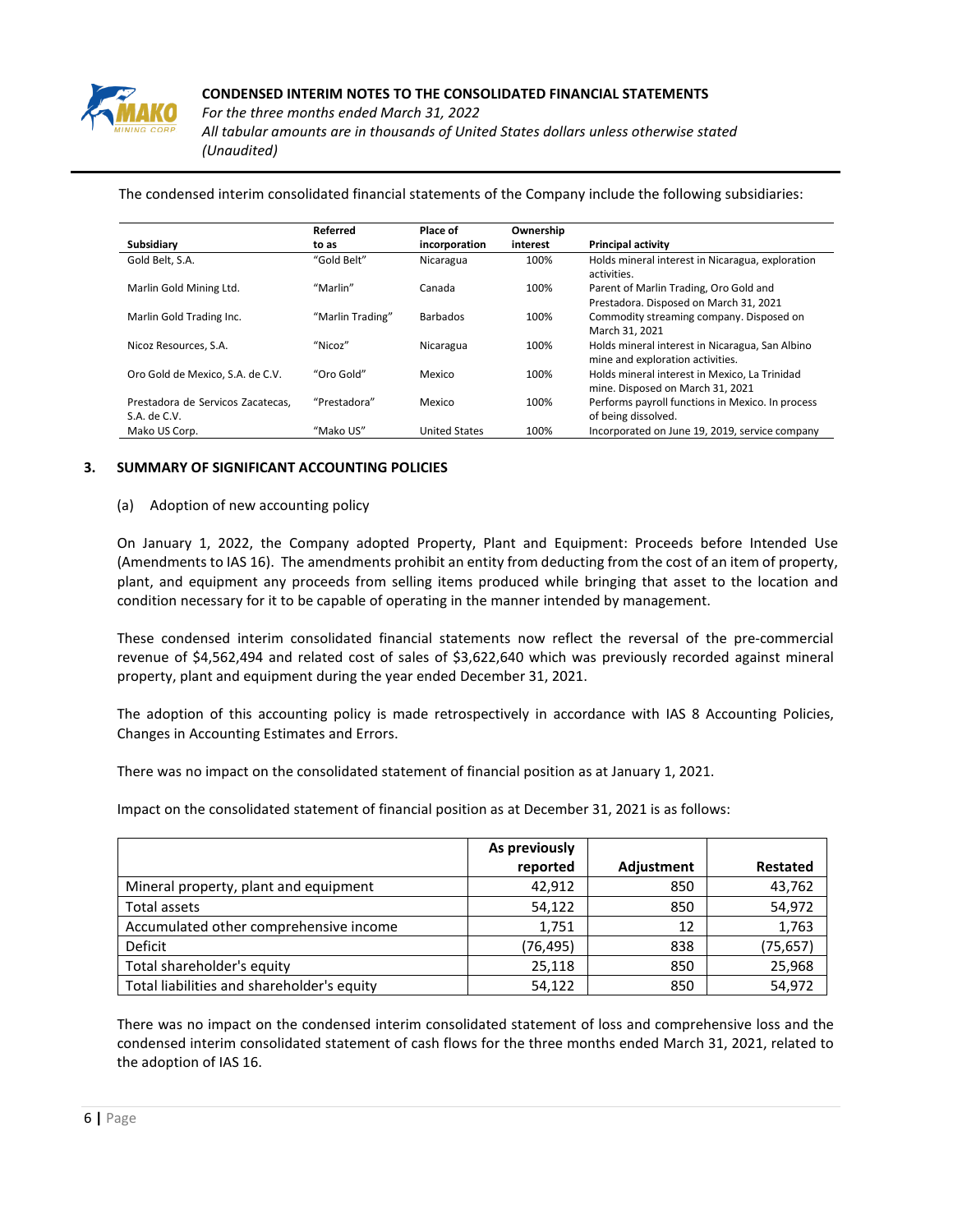

*For the three months ended March 31, 2022 All tabular amounts are in thousands of United States dollars unless otherwise stated (Unaudited)*

# (b) Correction of Error

Exploration and evaluation expenses for the three months ended March 31, 2021, were increased from \$879,027 to \$1,355,744 resulting from exploration expenditures incorrectly capitalized to the mineral property. This error was noted during the preparation of the condensed interim consolidated financial statements for the six months ended June 30, 2021. These condensed interim consolidated financial statements reflect the amended exploration and evaluation expenditures for the three months ended March 31, 2021.

# **4. CRITICAL ACCOUNTING ESTIMATES AND JUDGMENTS**

The preparation of these consolidated financial statements requires management to make judgments, estimates and assumptions that affect the application of accounting policies and reported amounts of assets and liabilities, income and expenses. The estimates and associated assumptions are based on historical experience and various other factors that are believed to be reasonable under the circumstances, the results of which form the basis of making the judgments about carrying values of assets and liabilities that are not readily apparent from other sources. Actual results may differ from these estimates.

Estimates and underlying assumptions are reviewed at each period end. Revisions to accounting estimates are recognized in the period in which the estimates are revised and in any future periods affected.

Outlined below are all of the areas which require management to make significant estimates and assumptions in determining carrying values.

# (a) Commercial production

The determination of when a mine is in the condition necessary for it to be capable of operating in the manner intended by management (referred to as "commercial production") is a matter of significant judgment. In making this determination, management will consider several factors, including:

- when the mine is substantially complete and ready for its intended use;
- the mine has the ability to sustain ongoing production at a steady or increasing level;
- the mine has reached a level of predetermined percentage of design capacity;
- mineral recoveries are at or near the expected production level, and;
- a reasonable period of testing of the mine plant and equipment has been completed.

On July 1, 2021, these conditions were met at the San Albino mine and the Company declared commercial production.

# (b) Estimated mineral resources

Mineral resources are estimates of the amount of metal that can be extracted from the Company's properties, considering both economic and legal factors. The Company estimates the quantity and/or grade of its mineral resources based on information compiled by appropriately qualified persons relating to the geological data on the size, depth and shape of the ore body, and requires judgments to interpret the complex geological data. Calculating mineral resources is based upon factors such as estimates of foreign exchange rates, commodity prices, future capital requirements, metallurgical recoveries, and production costs along with geological assumptions and judgments made in estimating the size, and grade of the ore body. Changes in the mineral resources may affect the Company's financial position in a number of ways, including: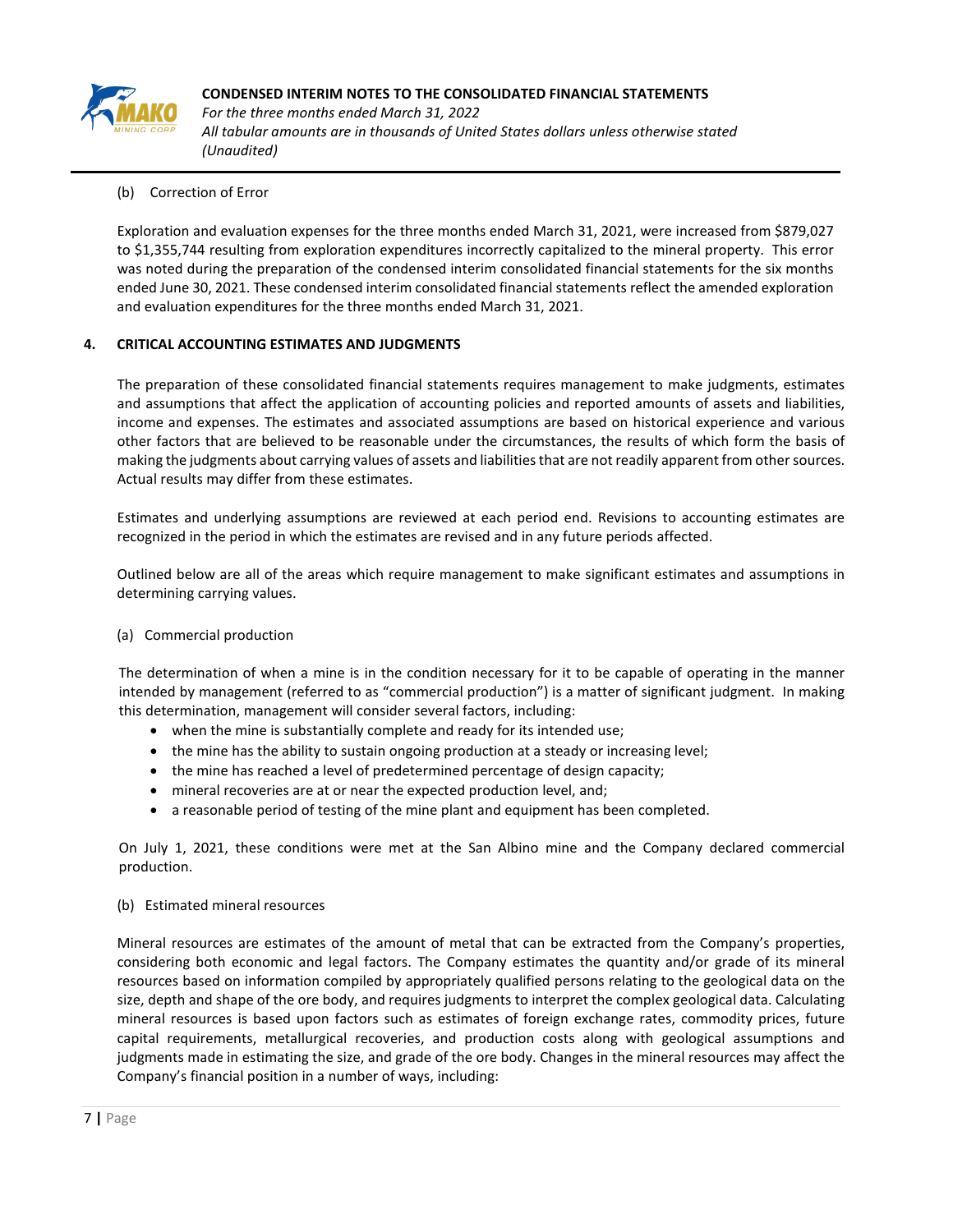

*For the three months ended March 31, 2022 All tabular amounts are in thousands of United States dollars unless otherwise stated (Unaudited)*

- asset carrying values may be affected due to changes in estimated future cash flows;
- depreciation charges in the Company's consolidated statement of comprehensive loss may change when such charges are determined by the unit-of-production basis, or when the useful lives of assets change; and
- provision for reclamation liabilities balances may be affected as the estimated timing of reclamation activities is adjusted for changes in the estimated mine life as determined by the available mineral resources.

# (c) Deferred income taxes

The determination of income tax expense and deferred income tax involves judgment and estimates as to the future taxable earnings, expected timing of reversals of deferred tax assets and liabilities, and interpretation of laws in the countries in which the Company operates. The Company is subject to assessments by tax authorities who may interpret the tax law differently. Changes in these estimates may materially affect the final amount of deferred income taxes or the timing of tax payments.

(d) Impairment of non-current assets

Management applies significant judgment in its assessment and evaluation of asset or cash generating units at each reporting date to determine whether there are any indications of impairment. The Company considers both internal and external sources of information when making the assessment of whether there are indications of impairment for the Company's mineral properties, plant and equipment. External sources of information considered are changes in the Company's economic, legal and regulatory environment, which it does not control, but affect the recoverability of its mining assets. Internal sources of information the Company considers include the manner in which mining properties and plant and equipment are being used or are expected to be used and indications of economic performance of the assets. Calculating the fair value less costs of disposal of cash generating units for impairment tests requires management to make estimates and assumptions with respect to future production levels, operating, capital and closure costs, future metal prices and discount rates. Changes in any of the assumptions or estimates used in determining the fair values could impact the impairment analysis.

(e) Reclamation and remediation provisions

Reclamation and remediation provisions represent the present value of estimated future costs for the reclamation of the Company's mines and properties. These estimates include assumptions as to the cost of services, timing of the reclamation work to be performed, inflation rates, foreign exchange rates and interest rates. The reclamation and closure estimates are more uncertain the further into the future the activities are to be performed.

The actual cost to reclaim a mine may vary from the estimated amounts because there are uncertainties in factors used to estimate the cost and potential changes in regulations or laws governing the reclamation of a mine. Management periodically reviews the reclamation requirements as new information becomes available and will assess the impact of new regulations and laws as they are enacted. Any changes to assumptions will result in an adjustment to the provision which affects the Company's liabilities and either its mineral property, plant and equipment or statement of income.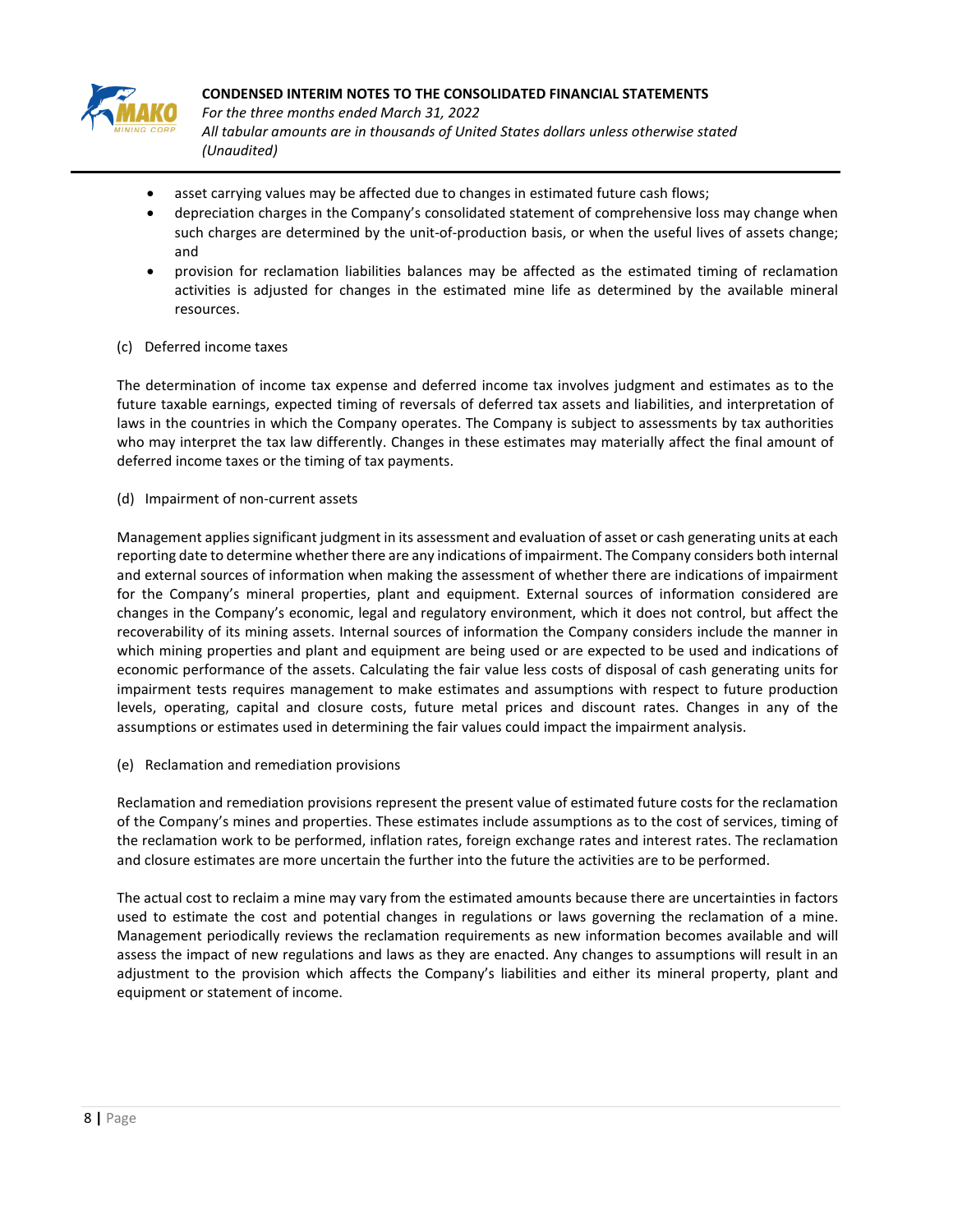

*For the three months ended March 31, 2022 All tabular amounts are in thousands of United States dollars unless otherwise stated (Unaudited)*

(f) Functional currency determination

The functional currency is the currency of the primary economic environment in which the parent entity and each of its subsidiaries operate. Determination of functional currency may involve certain judgments to identify the primary economic environment. Management reconsiders the functional currency of its entities if there is a change in events and conditions which determine the primary economic environment.

# **COVID-19 Estimation Uncertainty - Update**

In March 2020, the World Health Organization declared a global pandemic related to COVID-19. The current and expected impacts on global commerce are anticipated to be far reaching. To date there has been volatility in stock, commodity and foreign exchange markets and the global movement of people and some goods has become restricted. While the Company continues to operate its business there is significant ongoing uncertainty surrounding COVID-19 and the extent and duration of the impacts that it may have on future production, future cash flows in 2022, estimates regarding deferred income taxes and valuation allowances and on global financial markets. The impact of COVID-19 on the global economic environment, and the local jurisdictions in which the Company operates, could result in changes to the way the Company runs its mine. These changes could result in revenues or costs being different from the Company's expectations. This impact could be material. The impact of COVID-19 on the Company has been the delay in the commencement of production, supply chain issues that have made supplies and spare parts have caused shortages and the enhancement of health and safety protocols.

The Company continues its enhanced COVID-19 health and safety protocols, including social distancing, mask wearing, and preventative communication campaigns, while working closely with local communities, the respective health authorities, employees and contractors to minimize the spread of COVID-19.

# **5. DISPOSAL OF SUBSIDIARIES**

On March 31, 2021, Mako completed the transaction whereby GR Silver acquired 100% of the shares in the Company's wholly-owned subsidiary, Marlin ("GR Silver Transaction"). Marlin (incorporated in Canada) is the parent company of Oro Gold (incorporated in Mexico), which owns the La Trinidad mine in Sinaloa, Mexico; and Marlin Trading (incorporated in Barbados) (collectively, the "Marlin Group"). Mako will continue to be responsible for all necessary reclamation obligations until it receives an acknowledgement from SEMARNAT (the Mexican environmental authority) that Oro Gold's closure plan is complete (refer to note 12) and the final installment of the settlement agreement entered into in October 2019 with the Company's mining contractor in Mexico (refer to note 10; paid on September 29, 2021). In consideration for the sale of the common shares of Marlin to GR Silver, Mako received C\$50,000 in cash, a 1% NSR on all concessions currently owned by Oro Gold and the assumption of liability by GR Silver of approximately US\$9.5 million in unpaid concession taxes. GR Silver was also granted the right to purchase the NSR at any time upon making a one-time payment of US\$2,000,000.

| Cash consideration (C\$50,000), received                                                      | 40     |
|-----------------------------------------------------------------------------------------------|--------|
| Carrying value of the Marlin Group net liabilities disposed on March 31, 2021:                | 10,022 |
|                                                                                               | 10,062 |
| Out of pocket expenses                                                                        | (74)   |
| Reclassification of cumulative translation adjustment from AOCI upon disposal of subsidiaries | 2,022  |
| Gain on disposal of subsidiaries                                                              | 12,009 |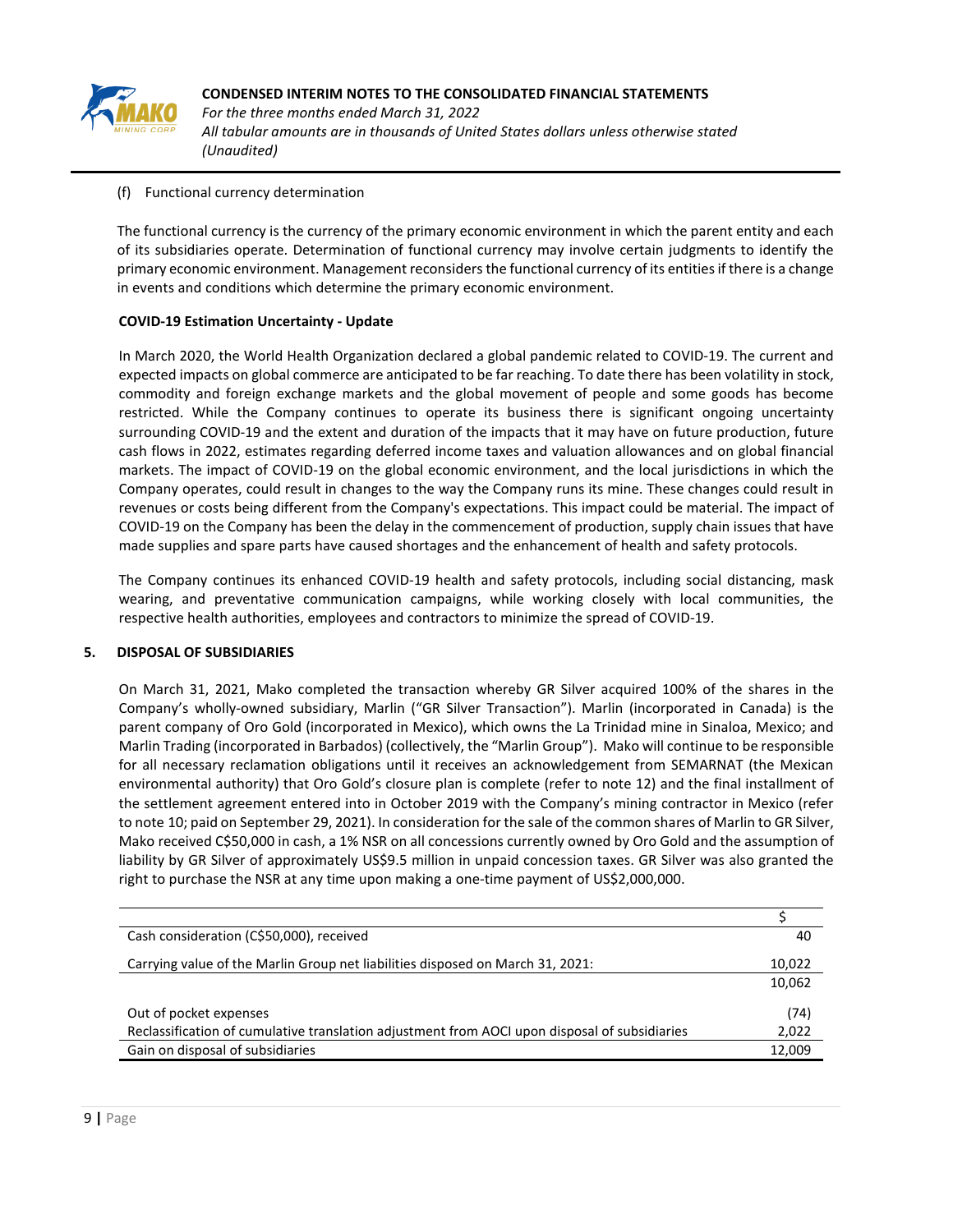

# **6. INVENTORIES**

| As at                    | March 31, 2022 |    | December 31, 2021 |
|--------------------------|----------------|----|-------------------|
|                          |                |    | (Restated)        |
| Stockpiled ore           | 5,385          | -S | 4,190             |
| Ore in-circuit           | 1,864          |    | 1,567             |
| Finished metal           | 126            |    | 164               |
| Supplies and spare parts | 848            |    | 943               |
|                          | 8,223          |    | 6,864             |

As at March 31, 2022 and December 31, 2021, stockpiled ore, ore in-circuit and finished metal were recorded at cost.

The comparative December 31, 2021, inventory classification has been restated from the classification in the December 31, 2021 annual financial statements, whereby stockpile ore increased by \$2,622,735 and ore-in circuit decreased by \$2,622,735.

#### **7. GOLD STREAM DERIVATIVE ASSET**

Gold stream derivative asset arises from the amended gold stream agreement the Company entered into with Sailfish Royalty Corp ("Sailfish") (also refer to note 14 (d)) in November 2018 whereby the Company received \$1,096,051 (the "Gold Stream Advance") which was recorded as a credit to the mineral property. At that time, it was determined to be a disposition of mineral interest. In return for the Gold Stream Advance, the Company is required to deliver 4% of gold production to Sailfish and is to receive a payment at 25% of the market price of the gold delivered. Effectively the Company sold 4% of the property and is being paid for services relating to the processes required to obtain the finished metal. As the price of gold is not closely related to the price of the services being provided, the contract to provide these services contains an embedded derivative that requires separation from the host contract.

The contract to deliver to Sailfish its 4% of gold production, in return for 25% of the market value of the gold delivered, contains an embedded derivative that was previously of minimal value. This derivative consists of a "swap" of the variable payment based on the price of gold for the fixed price implied by the contract. As at March 31, 2022 this derivative was determined to be an asset of \$505,275 (December 31, 2021 - \$547,468) based on current spot and future gold prices, and projected deliveries under the contract of which \$308,586 (December 31, 2021 - \$284,126) is disclosed as a current asset and \$196,689 (December 31, 2021 - \$263,342) as non-current asset in the statement of financial position.

During March 31, 2022, the Company delivered a total of 373 ounces of gold to Sailfish, pursuant to this agreement, in exchange for \$174,549 and resulting in a fair value movement on the derivative of \$70,817 for the three months ended March 31, 2022.

During 2021, the Company went into commercial production at the San Albino mine, delivering a total of 845 ounces of gold to Sailfish, pursuant to this agreement, in exchange for \$378,439 and resulting in a fair value movement on the derivative of \$670,106 for the year ended December 31, 2021.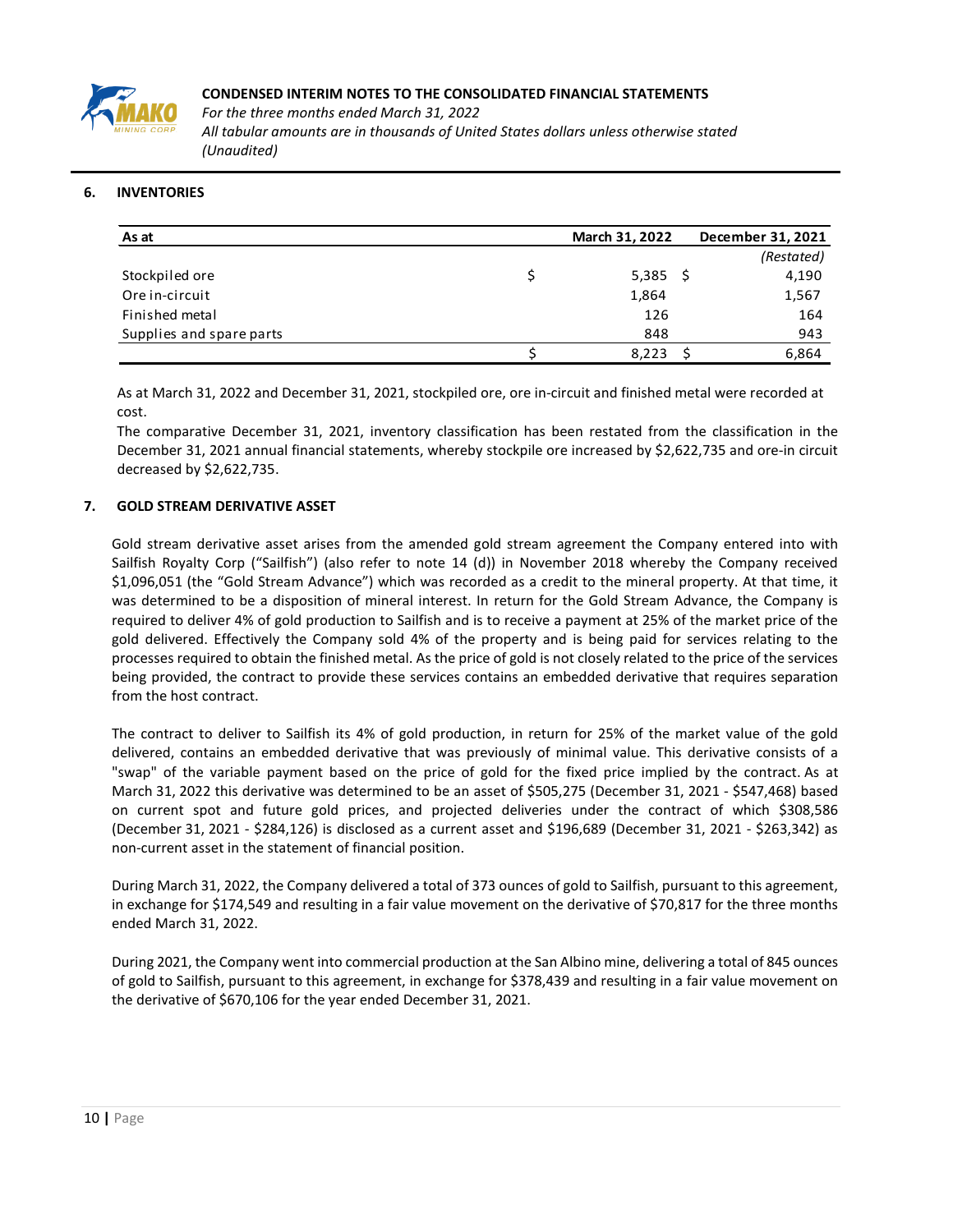

#### **8. EXPLORATION AND EVALUATION ASSETS**

The following exploration and evaluation assets (acquisition costs) are located in Nicaragua:

|                                                                                   | illos                 | <b>licarc</b> | otal |
|-----------------------------------------------------------------------------------|-----------------------|---------------|------|
| 2022<br>2021<br>-21<br>Bala<br>and<br>. December :<br>March<br>ance.<br>$-0.22$ . | $\overline{a}$<br>04J | ᆂᄼ            | 'b:  |

#### **9. MINERAL PROPERTY, PLANT AND EQUIPMENT**

|                                                |    | <b>Mineral</b><br>property |      | Plant      |    | Construction<br>in progress |    | Land  |    | <b>Building</b>  |    | Equipment |    | <b>Total</b>   |
|------------------------------------------------|----|----------------------------|------|------------|----|-----------------------------|----|-------|----|------------------|----|-----------|----|----------------|
| Cost                                           |    |                            |      |            |    |                             |    |       |    |                  |    |           |    |                |
| As at December 31, 2020                        | \$ |                            | \$   |            | Ś. | 43,009 \$                   |    | 1,881 | \$ | 124S             |    | 1,187     | \$ | 46,201         |
| Additions                                      |    | 256                        |      | 507        |    | 4,140                       |    | 1,202 |    | 40               |    | 475       |    | 6,620          |
| Asset retirement obligation                    |    | 476                        |      | 744        |    | (733)                       |    |       |    |                  |    |           |    | 487            |
| Foreign currency translation adjustment        |    | 105                        |      | 33         |    | (184)                       |    |       |    |                  |    |           |    | (46)           |
| Transfer to mineral property                   |    | 9,077                      |      |            |    | (9,077)                     |    |       |    |                  |    |           |    | $\overline{a}$ |
| Transfer to plant                              |    |                            |      | 37,155     |    | (37, 155)                   |    |       |    |                  |    |           |    |                |
| As at December 31, 2021 (Restated, note 3 (a)) | \$ | 9,914                      | - \$ | 38,439     | \$ | $\overline{\phantom{a}}$    | \$ | 3,083 | Ŝ  | 164              | \$ | 1,662     | \$ | 53,262         |
| Additions                                      |    |                            |      | 350        |    |                             |    | 2,131 |    | 157              |    | 355       |    | 2,993          |
| Asset retirement obligation                    |    | $\overline{2}$             |      | 3          |    |                             |    |       |    |                  |    |           |    | 5              |
| Foreign currency translation adjustment        |    | 110                        |      | 35         |    |                             |    |       |    |                  |    |           |    | 145            |
| Deferred stripping                             |    | 407                        |      |            |    |                             |    |       |    |                  |    |           |    | 407            |
| As at March 31, 2022                           |    | \$10,433                   | \$   | 38,827     | \$ |                             | \$ | 5,214 | Ś  | 321              | Ś  | 2,017     | \$ | 56,812         |
|                                                |    |                            |      |            |    |                             |    |       |    |                  |    |           |    |                |
| <b>Accumulated depreciation</b>                |    |                            |      |            |    |                             |    |       |    |                  |    |           |    |                |
| As at December 31, 2020                        | \$ |                            | \$   |            | \$ |                             | Ś  |       | \$ | 114              | Ś. | 789       | Ś. | 903            |
| Depreciation                                   |    | 2.679                      |      | 5,669      |    |                             |    |       |    | 10               |    | 312       |    | 8,670          |
| Foreign currency translation adjustment        |    | (36)                       |      | (37)       |    |                             |    |       |    | $\blacksquare$   |    |           |    | (73)           |
| As at December 31, 2021 (Restated, note 3 (a)) | Ś. | 2,643                      | Ś    | 5,632      | \$ |                             | \$ |       | \$ | 124              | \$ | 1,101     | \$ | 9,500          |
| Depreciation                                   |    | 1,551                      |      | 4,263      |    |                             |    |       |    | 2                |    | 115       |    | 5,931          |
| Foreign currency translation adjustment        |    | 40                         |      | 8          |    |                             |    |       |    |                  |    |           |    | 48             |
| As at March 31, 2022                           | Ś. | 4,234                      | \$   | $9,903$ \$ |    |                             | \$ |       | \$ | 126              | Ś  | 1,216     |    | \$15,479       |
|                                                |    |                            |      |            |    |                             |    |       |    |                  |    |           |    |                |
| Net book value as at December 31, 2020         | Ś. |                            | \$   |            | \$ | 43,009                      | \$ | 1,881 | \$ | $10 \frac{1}{5}$ |    | 398       |    | \$45,298       |
| Net book value as at December 31, 2021         | Ś  | 7,271                      | Ś    | 32,807     | Ś. |                             | Ś  | 3,083 | Ś. | 40               | \$ | 561       |    | \$43,762       |
| Net book value as at March 31, 2022            | Ś. | 6,199                      | \$   | 28,924     | \$ | $\blacksquare$              | \$ | 5,214 | \$ | 195              | \$ | 801       |    | \$41,333       |

## *La Trinidad Mine, Mexico*

On March 31, 2021, the Company completed the sale of Mako's wholly-owned subsidiary, Marlin to GR Silver. GR Silver acquired 100% of the common shares of Marlin from the Company. Marlin owns, amongst other assets, Oro Gold, a Mexican company that owns the La Trinidad mine.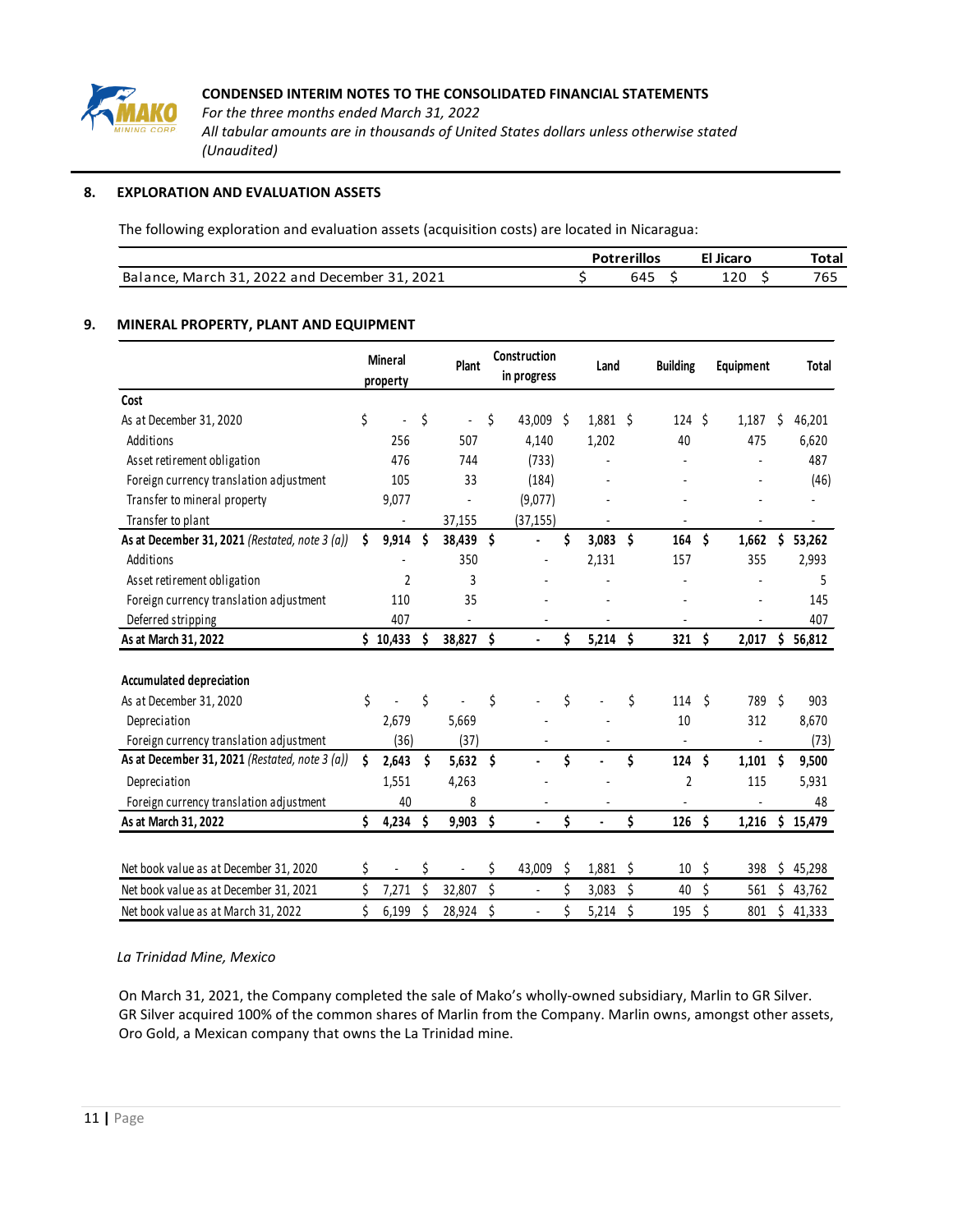

# **10. ACCOUNTS PAYABLE AND ACCRUED LIABILITIES**

| As at                                       | March 31, 2022 |      | December 31, 2021 |
|---------------------------------------------|----------------|------|-------------------|
| Accounts payable and accrued liabilities    | 7,225          | - \$ | 4,399             |
| Sailfish Loan payment accrual (Note 11 (c)) | 399            |      | 366               |
| Surface rights acquisitions                 | 800            |      |                   |
| Due to related parties (Note 14)            | 12             |      | 219               |
|                                             | 8,436          |      | 4,984             |
| Non-current liability                       |                |      |                   |
| Surface rights acquisitions                 | 800            |      |                   |
| Accrued liabilities                         | 440            |      | 368               |
|                                             | 9.676          |      | 5,352             |

On September 29, 2021, the Company made the final installment payment of \$1,000,000 to the mining contractor in Mexico.

#### Severance Obligation

Accounts payable and accrued liabilities include severance obligation for employees at the Company's operations in Nicaragua of \$ 259,286 (December 31, 2021 - \$205,548). The severance is computed based on the years of service at the average salary of the last six months of employment. Employees that work less than ten years have a maximum benefit of five months salaries. In some cases, those with more than ten consecutive years of service can receive an additional severance benefit of ten to twenty months salary when leaving the Company. The calculation is in line with labor regulations in Nicaragua.

# **11. TERM LOANS**

| As at                                            | March 31, 2022    | December 31, 2021 |
|--------------------------------------------------|-------------------|-------------------|
| Wexford Loan (Note 11 (a))                       |                   |                   |
| Accrued interest and cash bonus interest accrual | \$<br>4,639 \$    | 3,735             |
|                                                  | \$<br>$4,639$ \$  | 3,735             |
| Principal                                        | 15,150            | 15,150            |
| Principal repayments made                        | (7, 785)          | (4, 285)          |
| Total Wexford Ioan                               | 12,004            | 14,600<br>- Ś     |
| Sailfish Loan (Note 11 (c))                      | 5,751             | 6,764             |
| Total Term Loans                                 | 17,755            | 21,364            |
| Disclosed as follows:                            |                   |                   |
| Current liabilities                              | \$<br>$15,989$ \$ | 3,981             |
| Non-current liabilities                          | 1,766             | 17,383            |
|                                                  | 17,755            | 21,364<br>- S     |

# (a) Wexford Loan

On February 20, 2020, the Company entered into a \$15,150,000 unsecured loan facility (the "Wexford Loan") from Wexford Catalyst Trading Limited, Wexford Spectrum Trading Limited and Debello Trading Limited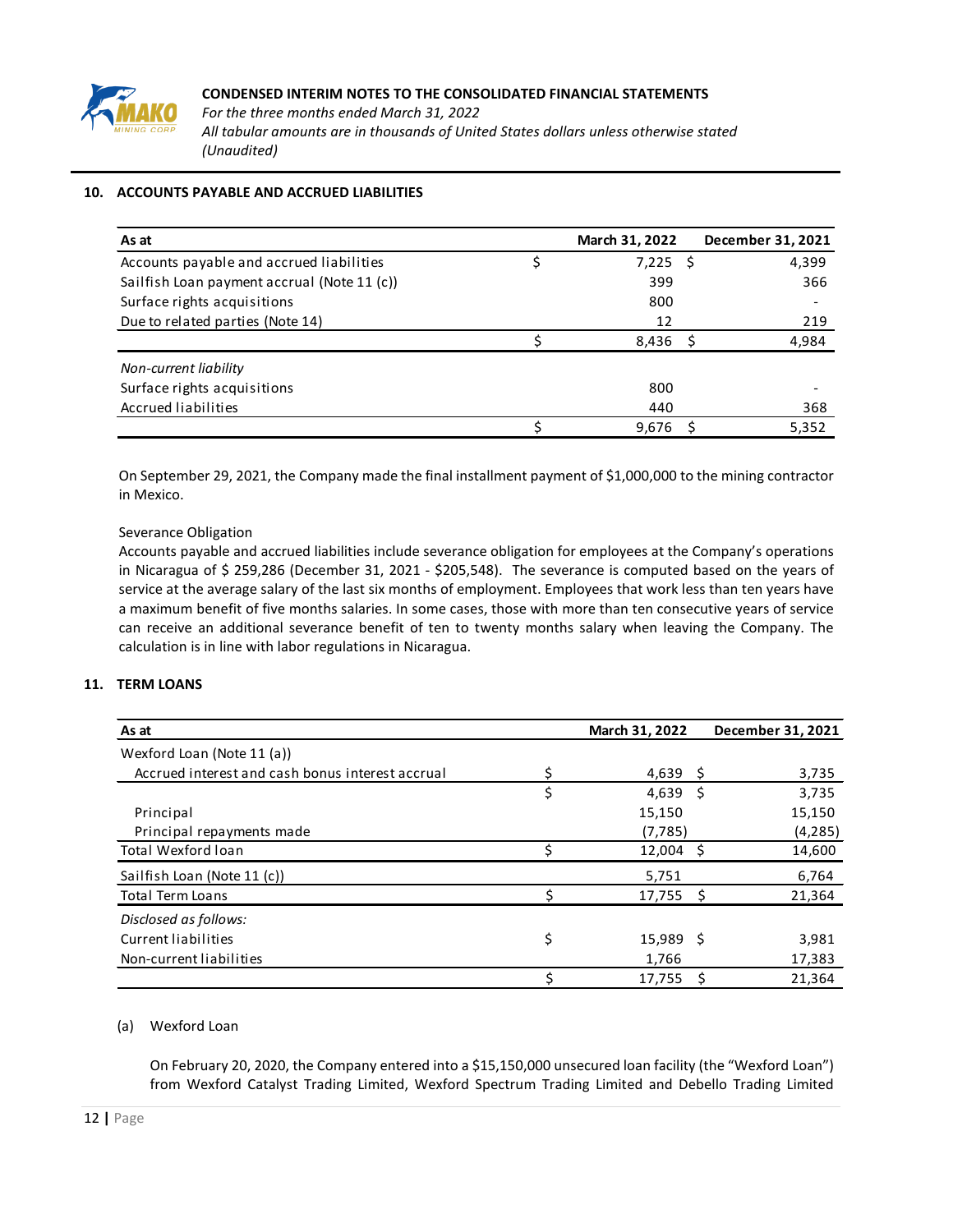

*For the three months ended March 31, 2022 All tabular amounts are in thousands of United States dollars unless otherwise stated (Unaudited)*

(collectively, the "Lenders"), each private investment funds managed by the Company's controlling shareholder, Wexford Capital LP ("Wexford Loan Agreement"). The Wexford Loan may be prepaid at any time, in whole or in part, at par plus accrued but unpaid interest, without penalty or premium ("Obligations Termination Date"). The Wexford Loan bears interest at the rate of 10% per annum thereafter, which interest is payable semi-annually on June 30th and December 31st each year. The Company paid a non-refundable up-front fee of \$150,000 to the Lenders on the closing of the Wexford Loan. The Lenders extended the maturity date to February 21, 2023.

As at March 31, 2022 and December 31, 2021, the Wexford Loan was fully drawn.

As at March 31, 2022, the accrued interest and cash bonus interest accrual, after the Company having received four waivers was as follows:

| Accrued interest until June 30, 2021                                     | \$1,659 |
|--------------------------------------------------------------------------|---------|
| Cash Bonus Interest - cash equivalent of 500 ounces of gold              | \$933   |
| Cash Bonus Interest - cash equivalent of 178.75 ounces of gold           | 331     |
| Further Deferred Payment Amount                                          | 2,924   |
| Accrued interest from July 1 to December 31, 2021                        | 811     |
| Accrued interest and cash bonus interest accrual as at December 31, 2021 | 3,735   |
| Accrued interest                                                         | 308     |
| Cash Bonus Interest – cash equivalent of 321.25 ounces of gold           | 596     |
| Accrued interest and cash bonus interest accrual as at March 31, 2022    | 4.635   |

If the Wexford Loan is not repaid in full on or prior to the first anniversary of the closing date, then the Company must pay to the Lenders cash bonus interest on the first anniversary of the closing date and on each successive anniversary in an amount equal to the cash equivalent of 500 ounces of gold calculated based on the average Gold Fixing Price in the London Bullion Market during the most recently completed calendar month at the time the payment is made, in accordance with the applicable formula set out in the Wexford Loan Agreement ("Cash Bonus Interest"). The applicable formula set out in the Wexford Loan Agreement is the principal amount less any principal repayments divided by the total loan facility multiplied by the price of gold based on the closing London Bullion Market monthly average.

During the three months ended March 31, 2022, the Company recorded \$903,902 of accrued interest on the Wexford Loan all of which has been expensed.

During the year ended December 31, 2021, the Company recorded \$2,829,850 (2020 – 1,718,335) of accrued interest on the Wexford Loan, of which \$2,007,661 (2020 – 1,718,335) has been capitalized to construction in progress and \$822,189 of interest (2020 – \$Nil) has been expensed.

# *First waiver*

On December 31, 2020, the Company received a waiver from the Lenders on the requirement to make the first interest payment on December 31, 2020, with no penalty.

# *Second waiver*

On February 20, 2021, the Company received a second waiver from the Lenders on the requirement to make the Cash Bonus Interest on February 20, 2021, subject to the following conditions: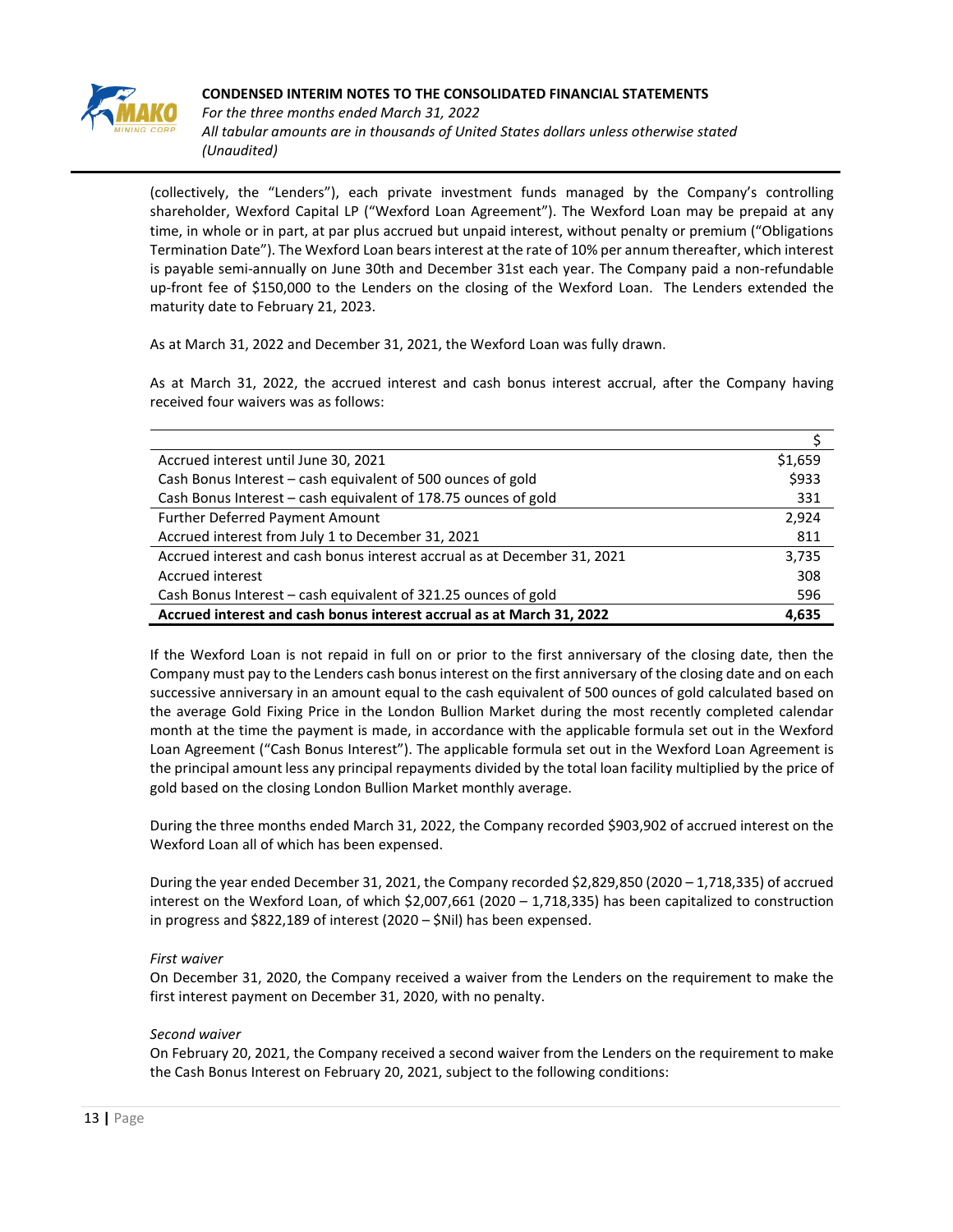

*For the three months ended March 31, 2022 All tabular amounts are in thousands of United States dollars unless otherwise stated (Unaudited)*

- i. the Cash Bonus Interest amount shall be due and payable on the earlier of June 30, 2021 and the date on which the Wexford Loan is repaid in full by the Company to the Lenders (such earlier date, the "Deferred Payment Date");
- ii. the Company shall pay to the Lenders, additional cash bonus interest on the Deferred Payment Date in an amount equal to the price of 178.75 ounces of gold calculated based on the average Gold Fixing Price in the London Bullion Market during the most recently completed calendar month at the time the payment is made; and
- iii. if the Obligations Termination Date does not occur on or before February 20, 2022, then the cash bonus interest payment that will become due and payable on February 20, 2022, will be calculated in accordance with the applicable formula set out in the Wexford Loan Agreement, except that, for purposes of this payment only, the amount will be the cash equivalent of 321.25 ounces of gold rather than 500 ounces of gold.

# *Third waiver*

On June 30, 2021, the Company received a third waiver from the Lenders to defer the accrued interest of \$1,659,312 and the cash bonus interest of \$1,264,756, a total of \$2,924,068 ("Further Deferred Payment Amount"), subject to the following conditions:

- i. the Company shall make a voluntary prepayment of a portion of the outstanding Wexford Loan in an aggregate principal amount equal to the Further Deferred Payment Amounts on or before July 30, 2021;
- ii. the Further Deferred Payment Amount shall be due and payable on the earlier of August 20, 2022, and the date that demand therefor is made by the Lender; and
- iii. the Further Deferred Payment Amount shall accrue interest from and after June 30, 2021 at the applicable interest rate, which accrued interest shall, to the extent unpaid, be compounded monthly on the last banking day of each calendar month, and, unless sooner paid by the Company, shall become due and be paid on the earlier of August 20, 2022, and the date on which payment of the Further Deferred Payment Amounts is demanded by the Lender in accordance with paragraph (ii) above.

# *Fourth waiver*

On September 30, 2021, the Company received a fourth waiver from the Lenders extending the maturity date from August to February 21, 2023 when all amounts will be due and repayable in full.

# *Repayments*

During the three months ended March 31, 2022, the Company made voluntary principal repayments of \$3,500,000. During the year ended December 31, 2021, the Company made voluntary principal repayments of \$4,258,746.

(b) Nebari Loan

On March 2, 2021, the Company completed a financing arrangement with Nebari Natural Resources Credit Fund I, LP ("Nebari"), whereby Nebari provided financing of \$6,340,000 (the "Principal Amount") (the "Nebari Loan"). The interest rate on the Principal Amount is 8% with an original issue discount of 5.3% and a maturity date of March 31, 2022. There are no prepayment penalties. The interest rate increases to 20% on any unpaid amount owing in an event of default. The Company has paid Nebari a fee of \$10,000 to provide the bridge loan. The Financing is secured by a pledge of shares in favour of Nebari of the Company's Nicaraguan subsidiaries, Gold Belt and Nicoz. The Nebari Loan further provides that if the Company makes any prepayment under the Wexford Loan (the "Wexford Repayment Amount"), the Company shall make a mandatory prepayment to Nebari (the "Lender Prepayment Amount") in at least the amount necessary such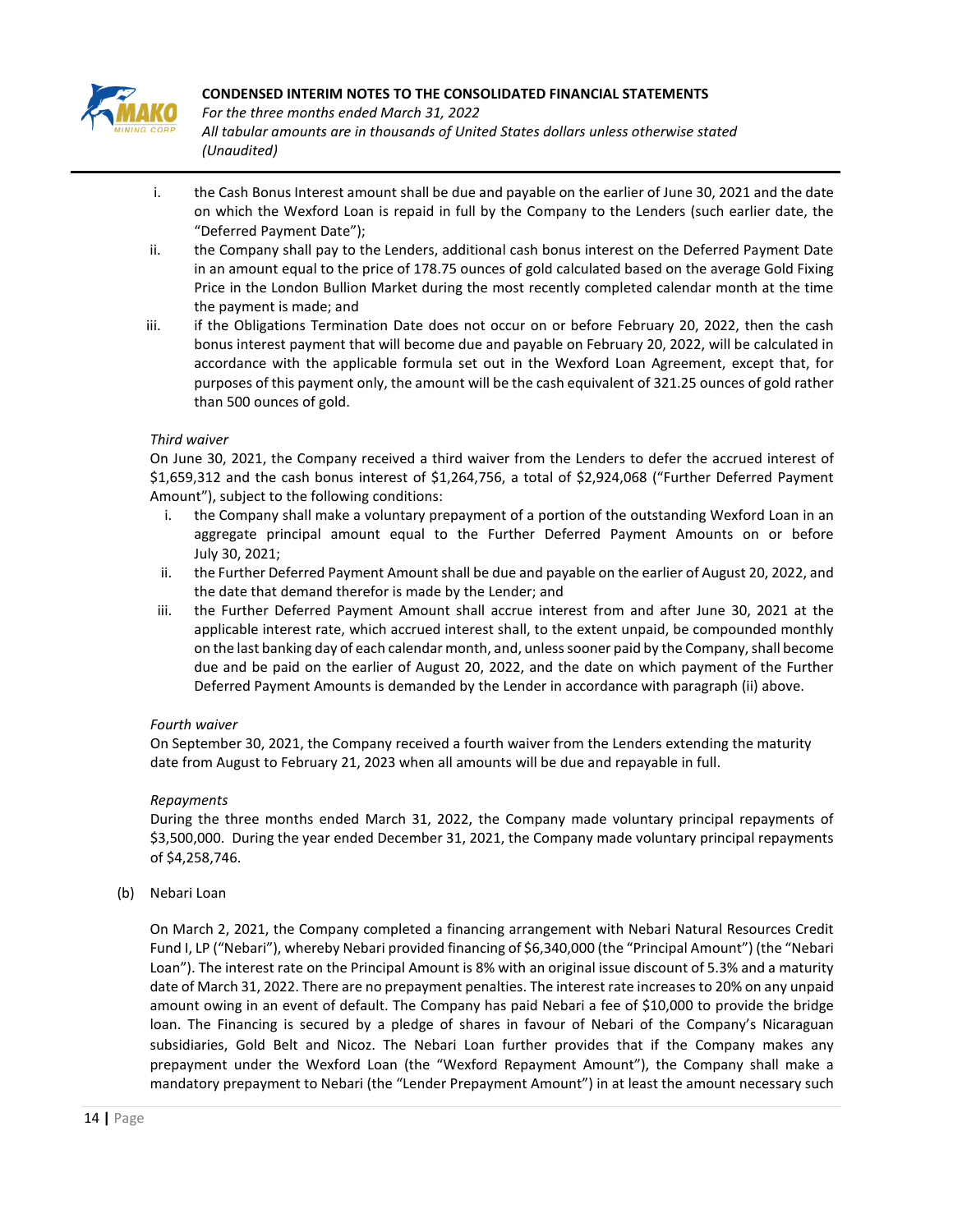

*For the three months ended March 31, 2022 All tabular amounts are in thousands of United States dollars unless otherwise stated (Unaudited)*

that to the quotient obtained by dividing the Lender Prepayment Amount by the Wexford Repayment Amount is greater to or equal to 0.418 and such prepayment shall be applied against the Principal Amount.

On July 29, 2021, the Company made a voluntary principal prepayment of \$209,000 on the Nebari Loan and on August 30, 2021, the Nebari Loan was repaid in full. As at December 31, 2021, the Nebari Loan outstanding was \$Nil.

During the year ended December 31, 2021, the Company paid \$537,202 interest.

(c) Sailfish Loan and Derivative Liability

On August 27, 2021, the Company entered into a \$8,000,000 unsecured gold-linked two-year term loan with Sailfish Royalty Corp. ("Sailfish"), a company related by common shareholders, officers and directors (the "Sailfish Loan"). The Sailfish Loan is to be repaid with 24 monthly payments, with each monthly payment equal to the cash equivalent of 205 ounces of gold at the average market gold price subject to a minimum price of \$1,750 and a maximum price of \$2,000 (the "Price Parameters").

Management determined that the Sailfish Loan is a debt contract with an embedded derivative. By fixing the number of ounces that would have to be repaid to satisfy the debt obligation, the Company is essentially entering into a commodity forward. As the price of gold is not closely related to the host debt contract, the forward is required to be separated from the host contract and accounted for at fair value, with any movements going through the statement of income.

The embedded derivative being the fact that the cash payment is variable as it is linked to the fluctuating price of gold with the Price Parameters of a cap at \$2,000 and a floor at \$1,750 acting as call and put options respectively.

As at March 31, 2022, the Company revalued the embedded derivative within the Sailfish Loan and determined a \$5,763 (December 31, 2021 - \$88,710) fair value. Assumptions associated with the revaluation includes expected future consensus gold price per ounce ranging from \$1,777 - \$1,948 (December 31, 2021 - \$1,669 to \$1,797), volatility of gold futures ranging from 12.7% to 21.2% (December 31, 2021 - 6.02% to 16.4%), risk free rate of 2.17% (December 31, 2021 - 0.91%), and the gold price at \$1,949 (December 31, 2021 - \$1,827) per ounce. As at March 31, 2022, the Company included in accounts payable an accrual of \$399,305 for the Sailfish Loan payment that was made in cash on April 5, 2022 based on the March 2022 average gold price of \$1,948 per ounce. As at December 31, 2021, the Company included in accounts payable an accrual of \$366,263 for the Sailfish Loan payment that was made in cash on January 6, 2022 based on the December 2021 average gold price of \$1,787 per ounce.

During the three months ended March 31, 2022, the Company paid three monthly instalment repayments totaling \$1,119,243.

During the year ended December 31, 2021, the Company paid three monthly instalment repayments totaling \$1,101,740.

During the three months ended March 31, 2022, the Company recorded \$221,511 of finance expense accretion on the Sailfish Loan, and \$82,947 of fair value adjustment on the Sailfish Loan.

During the year ended December 31, 2021, the Company recorded \$143,469 of finance expense accretion on the Sailfish Loan, and \$88,710 of fair value adjustment on the Sailfish Loan.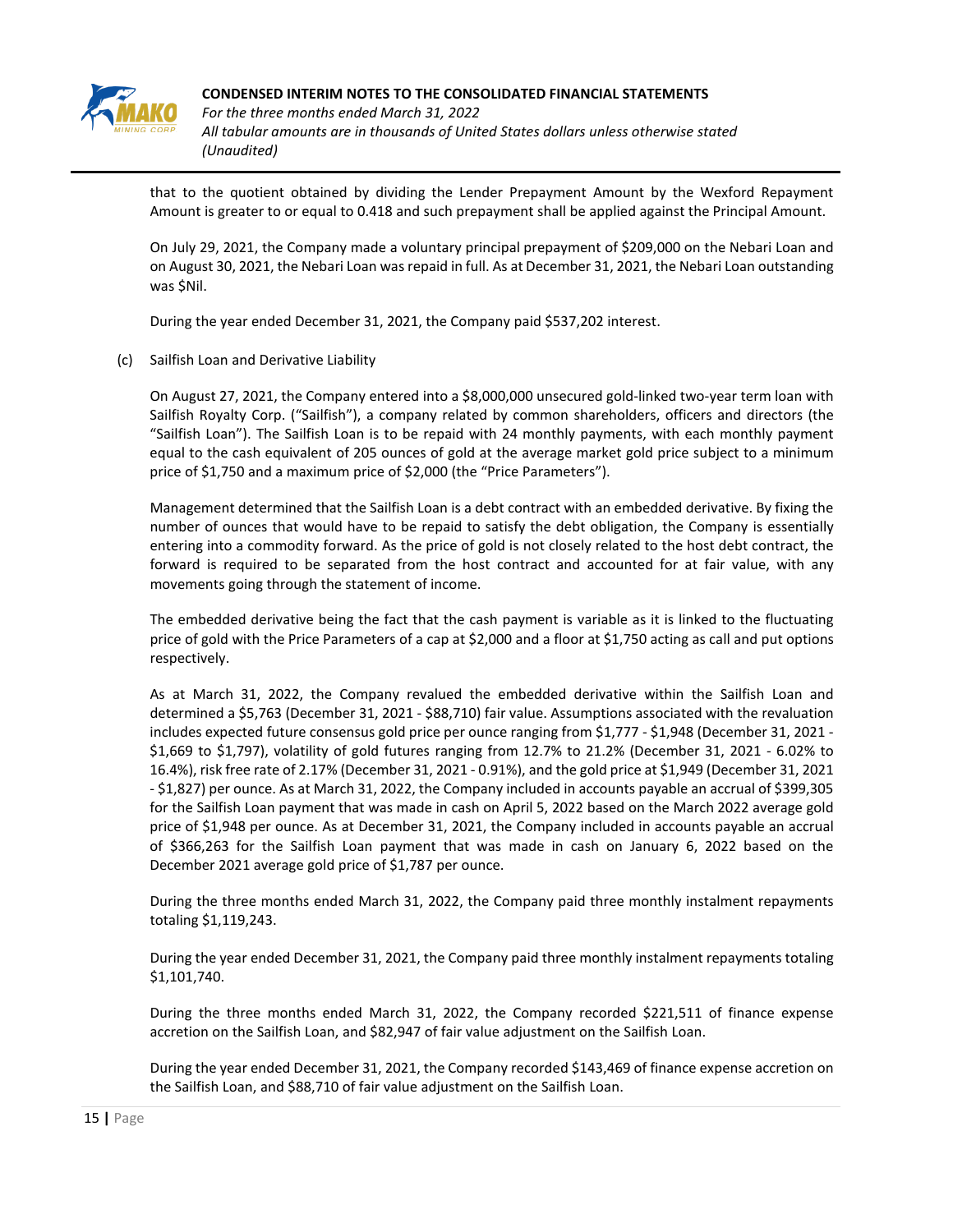

*For the three months ended March 31, 2022 All tabular amounts are in thousands of United States dollars unless otherwise stated (Unaudited)*

|                                              | <b>Sailfish</b> | <b>Derivative</b> |          |
|----------------------------------------------|-----------------|-------------------|----------|
|                                              | Loan            | Liability         | Total    |
|                                              | Ş               |                   | \$       |
| Fair value, at inception                     | 8,000           |                   | 8,000    |
| Finance expense                              | 143             |                   | 143      |
| Fair value adjustment                        |                 | 89                | 89       |
| Loan repayments made                         | (1, 102)        |                   | (1, 102) |
| Accrual of loan payment (Note 21 (b))        | (366)           |                   | (366)    |
| As at December 31, 2021                      | 6,675           | 89                | 6,764    |
| Finance expense                              | 221             |                   | 221      |
| Fair value adjustment                        |                 | (83)              | (83)     |
| Loan repayments made                         | (1, 119)        |                   | (1, 119) |
| Change in accrual loan payment (Note 21 (b)) | (33)            |                   | (33)     |
| As at December 31, 2021                      | 5,744           | 6                 | 5,780    |
|                                              |                 |                   |          |
| Disclosed as follows:                        |                 |                   |          |
| <b>Current liabilities</b>                   | 3,978           | 6                 | 3,984    |
| Non-current liabilities                      | 1,766           |                   | 1,766    |
|                                              | 5,744           | 6                 | 5,750    |

# **12. RECLAMATION AND REHABILITATION OBLIGATIONS**

|                                                             |    |        |    | San Albino Mine La Trinidad Mine |      | Total       |
|-------------------------------------------------------------|----|--------|----|----------------------------------|------|-------------|
| Balance, December 31, 2020                                  | \$ | 744 \$ |    | 896                              | - \$ | 1,640       |
| Cash outflows for reclamation and rehabilitation activities |    |        |    | (170)                            |      | (170)       |
| Changes in estimate                                         |    | 488    |    | 311                              |      | 799         |
| Accretion expense                                           |    | 14     |    | 5                                |      | 19          |
| Balance, December 31, 2021                                  | Ś  | 1,246  | S  | 1,042                            | -S   | 2,288       |
| Cash outflows for reclamation and rehabilitation activities |    |        |    |                                  |      |             |
| Changes in estimate                                         |    | 5      |    | 25                               |      | 30          |
| Accretion expense                                           |    | 8      |    | 4                                |      | 12          |
| Balance, March 31, 2022                                     | Ś  | 1,259  | S  | 1,071                            | -S   | 2,330       |
| As at                                                       |    |        |    | March 31                         |      | December 31 |
| Disclosed as follows:                                       |    |        |    | 2022                             |      | 2021        |
| Current portion                                             |    |        | \$ | $1,071$ \$                       |      | 1,042       |
| Long-term portion                                           |    |        |    | 1,259                            |      | 1,246       |
|                                                             |    |        |    | 2,330                            |      | 2,288       |

The Company has recognized liabilities relating to the La Trinidad mine and the San Albino Project and has determined that no significant closure and reclamation liabilities exist in connection with the activities on its other properties. The Company has calculated the present value of the closure and reclamation provision as at March 31, 2022, using the undiscounted estimate of cash outflows associated with reclamation activities as \$2,517,348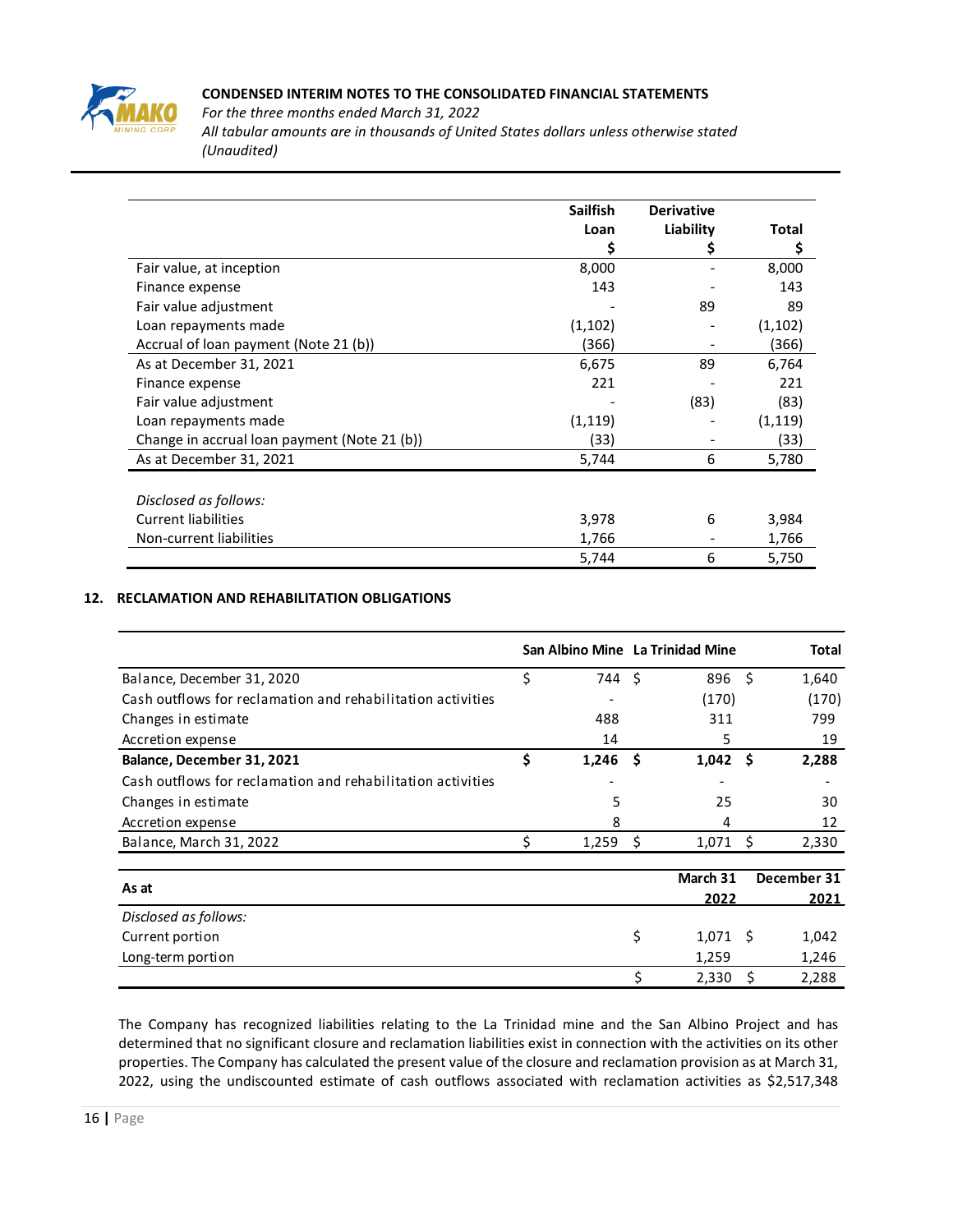

*For the three months ended March 31, 2022 All tabular amounts are in thousands of United States dollars unless otherwise stated (Unaudited)*

(December 31, 2021 - \$2,070,847), with \$1,079,947 associated to the La Trinidad mine and \$1,437,401 associated with the San Albino Project. The provision was determined using a discount rate of 1.35% - 2.42% (December 31, 2021 – 0.39%-1.15%) and an inflation rate of 2.45% (December 31, 2021 – 2.26%). The Company intends to complete the reclamation activities on La Trinidad by the end of 2022.

# **13. SHARE CAPITAL**

- (a) Authorized Unlimited number of common shares, without par value.
- (b) Issued
	- (i) On October 19, 2021, the Company commenced a normal course issuer bid ("NCIB") whereby the Company intends to purchase up to a maximum of 32,965,449 common shares in the capital of the Company. All common shares acquired by the Company under the NCIB will be subsequently cancelled. Purchases under the NCIB will end no later than October 18, 2022.

During March 31, 2022, the Company purchased 1,000,000 common shares for \$283,017 (C\$358,550) and they were subsequently cancelled. Refer to Note 21 (a).

As at December 31, 2021, no common shares of the Company were purchased.

- (ii) During the year ended December 31, 2021, the Company issued 3,177,500 common shares on the exercise of 3,177,500 stock options for gross proceeds of \$621,599 (C\$763,006). The carrying value associated with these options was \$376,258 which was transferred from contributed surplus to share capital.
- (c) Share purchase warrants

On January 16, 2022, 35,500,000 share purchase warrants, exercisable at C\$0.60 per warrant and 1,500,000 Broker Warrants, exercisable at C\$0.40 per warrant expired unexercised.

As at March 31, 2022, the Company had no share purchase warrants outstanding.

(d) Share options

|                       |            | For the three months ended<br>March 31, 2022 |               |                   |
|-----------------------|------------|----------------------------------------------|---------------|-------------------|
|                       |            |                                              |               | December 31, 2021 |
|                       | Number     |                                              | Number        |                   |
|                       | of options | <b>WAEP</b>                                  | of options    | <b>WAEP</b>       |
| Opening balance       | 33,645,000 | CSD.26                                       | 48,282,500    | C\$0.26           |
| Granted               | 700,000    | 0.37                                         | 2,000,000     | 0.35              |
| Forfeited             |            |                                              | (4,457,500)   | 0.29              |
| Exercised $(1)$       |            | -                                            | (3, 177, 500) | 0.24              |
| Expired               | (250,000)  | 0.37                                         | (9,002,500)   | 0.26              |
| <b>Ending balance</b> | 34,095,000 | C\$0.27                                      | 33,645,000    | C\$0.27           |
| Options exercisable   | 24,803,750 | C\$0.26                                      | 24,878,750    | C\$0.26           |
|                       |            |                                              |               |                   |

WAEP = Weighted average exercise price

*(1) The weighted average share price at the date of exercise for the year ended December 31, 2021 C\$0.38.*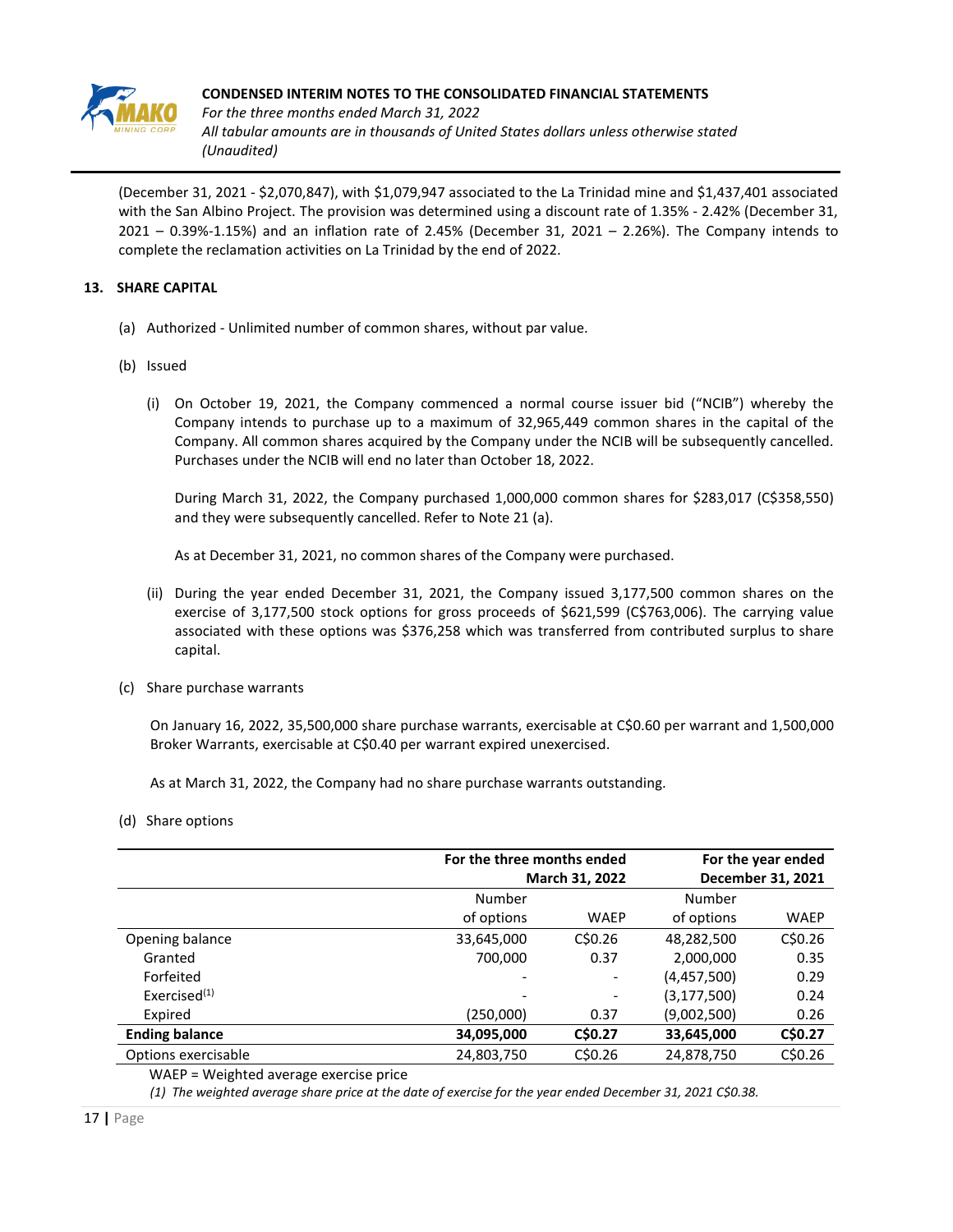

**CONDENSED INTERIM NOTES TO THE CONSOLIDATED FINANCIAL STATEMENTS** *For the three months ended March 31, 2022 All tabular amounts are in thousands of United States dollars unless otherwise stated (Unaudited)*

On February 1, 2022, 250,000 options, exercisable at C\$0.67 per option expired unexercised.

On March 9, 2022, the Company granted 700,000 stock options of the Company exercisable to acquire one common share of the Company at an exercise price of C\$0.37 per share for a term of five years, expiring on March 9, 2027. The options vest as to 25% on the date of grant, and as to 25% on each of the first, second and third anniversary of the date of grant. The fair value of these options was calculated as \$101,856 (C\$130,800) using the Black-Scholes model.

During the year ended December 31, 2021, 4,457,500 unvested options, with a weighted average exercise price of C\$0.29 per option, were forfeited, 497,500 vested options, with a weighted average exercise price of C\$0.30 per option, expired unexercised and 8,505,000 vested options with an exercise price of C\$0.29 were cancelled.

On July 26, 2021, the Company granted 1,000,000 stock options of the Company exercisable to acquire one common share of the Company at an exercise price of C\$0.37 per share for a term of five years, expiring on July 26, 2026. The stock options vest as to 25% on the date of grant, and as to 25% on each of the first, second and third anniversary of the date of grant. The fair value of these options was calculated as \$151,120 (C\$189,784) using the Black-Scholes model.

On August 17, 2021, 612,500 stock options were exercised at a weighted average exercise price of C\$0.30 for gross proceeds to the Company of \$145,695 (C\$183,750). The weighted average share price at the date of exercise was C\$0.33.

In June 2021, 988,000 stock options were exercised at a weighted average exercise price of C\$0.25 for gross proceeds to the Company of \$200,857 (C\$242,500). The weighted average share price at the date of exercise was C\$0.41.

In May 2021, 952,000 stock options were exercised at a weighted average exercise price of C\$0.25 for gross proceeds to the Company of \$198,132 (C\$239,100). The weighted average share price at the date of exercise was C\$0.39.

On February 18, 2021, 250,000 stock options were exercised at C\$0.10 for gross proceeds to the Company of \$19,679 (C\$25,000). The weighted average share price at the date of exercise was C\$0.35.

On February 11, 2021, 187,500 and 187,500 stock options were exercised at C\$0.1625 and C\$0.225 for gross proceeds to the Company of \$57,236 (C\$72,656). The weighted average share price at the date of exercise was C\$0.36.

On February 4, 2021, the Company granted 1,000,000 stock options to an officer of the Company exercisable to acquire one common share of the Company at an exercise price of C\$0.345 per share for a term of five years, expiring on February 4, 2026. The stock options vest as to 25% on the date of grant, and as to 25% on each of the first, second and third anniversary of the date of grant. The fair value of these options was calculated as \$149,139 (C\$190,628) using the Black-Scholes model.

During the three months ended March 31, 2022, the Company recorded share-based payments expense of \$77,510 (March 31, 2021 - \$125,406) of which \$77,510 (March 31, 2021 - \$120,241) is included in general and administrative expenses and \$Nil (March 31, 2021 - \$5,165) is included in construction in progress.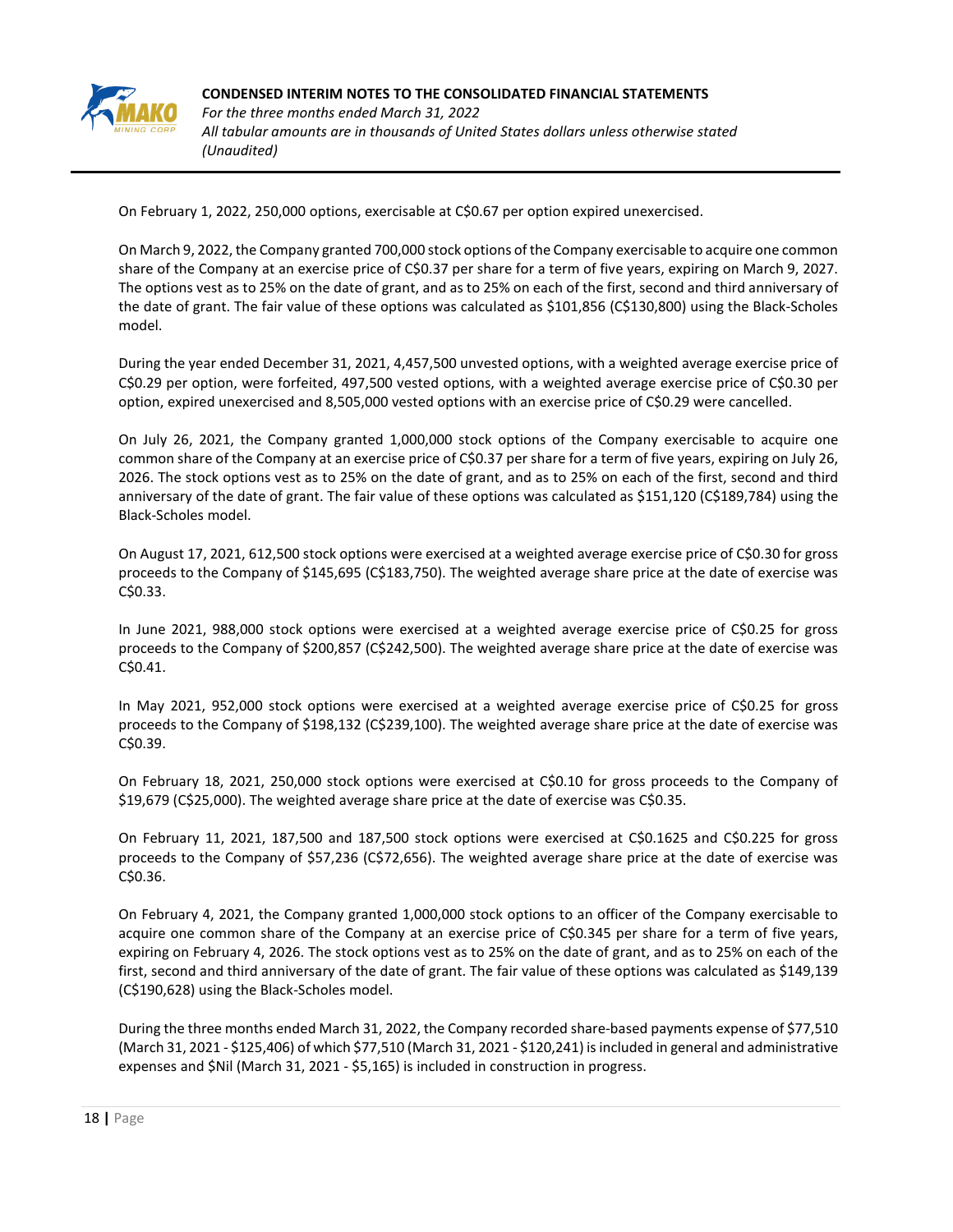

*For the three months ended March 31, 2022 All tabular amounts are in thousands of United States dollars unless otherwise stated (Unaudited)*

(e) Restricted share units ("RSU")

On January 31, 2022, the Company granted 1,503,800 restricted share units ("RSU") to senior executives. Each RSU will vest 50% on the first anniversary of the grant date (being January 31, 2023), 25% on the second anniversary of the grant date (being January 31, 2024) and 25% on December 1, 2024. Once vested, each RSU is exercisable into one common share entitling the holder to receive the common share for no additional consideration. The fair value was C\$0.32 per RSU with a total fair value of \$370,925 (C\$473,697) based on the market value of the underlying shares at the date of issuance.

For the three months ended March 31, 2022, total share-based compensation relating to RSUs was \$43,386 (C\$55,406), of which all is included in general and administrative expenses.

At March 31, 2022, there were 1,503,800 RSUs outstanding.

(f) Deferred share units ("DSU")

On January 31, 2022, the Company granted 1,318,400 deferred share units ("DSU") to the Company's directors. Each DSU will vest on the director's termination of service and is exercisable into one common share entitling the holder to receive the common share for no additional consideration or receive the cash equivalent or a combination thereof.

The fair value was C\$0.32 per DSU with a total fair value of \$325,196 (C\$415,296) based on the market value of the underlying shares at the date of issuance.

For the three months ended March 31, 2022, total share-based compensation relating to DSUs was \$13,636 (C\$17,413), of which all is included in general and administrative expenses.

At March 31, 2022, there were 1,318,400 RSUs outstanding.

(g) The fair value of stock options and warrants are estimated using the Black-Scholes option pricing model with the following weighted average assumptions:

|                                 |                | For the three months<br>ended March 31, 2022 | For the year ended<br>December 31, 2021 |                 |  |
|---------------------------------|----------------|----------------------------------------------|-----------------------------------------|-----------------|--|
|                                 | <b>Options</b> | <b>Warrants</b>                              | <b>Options</b>                          | <b>Warrants</b> |  |
| Risk-free interest rate         | 1.65%          | N/A                                          | 0.64%                                   | N/A             |  |
| Expected dividend yield         |                | N/A                                          |                                         | N/A             |  |
| Expected stock price volatility | 58.06%         | N/A                                          | 63.95%                                  | N/A             |  |
| Expected life in years          | 5 years        | N/A                                          | 5 years                                 | N/A             |  |
| Forfeiture rate                 | 0.00%          | N/A                                          | 0.00%                                   | N/A             |  |
| Weighted average fair value     | C\$0.19        | N/A                                          | C\$0.19                                 | N/A             |  |

#### **14. RELATED PARTY TRANSACTIONS**

(a) Key management compensation

Key management personnel include those persons having authority and responsibility for planning, directing and controlling the activities of the Company, and comprise the Company's Chief Executive Officer, Chief Financial Officer, Chief Operating Officer and Directors.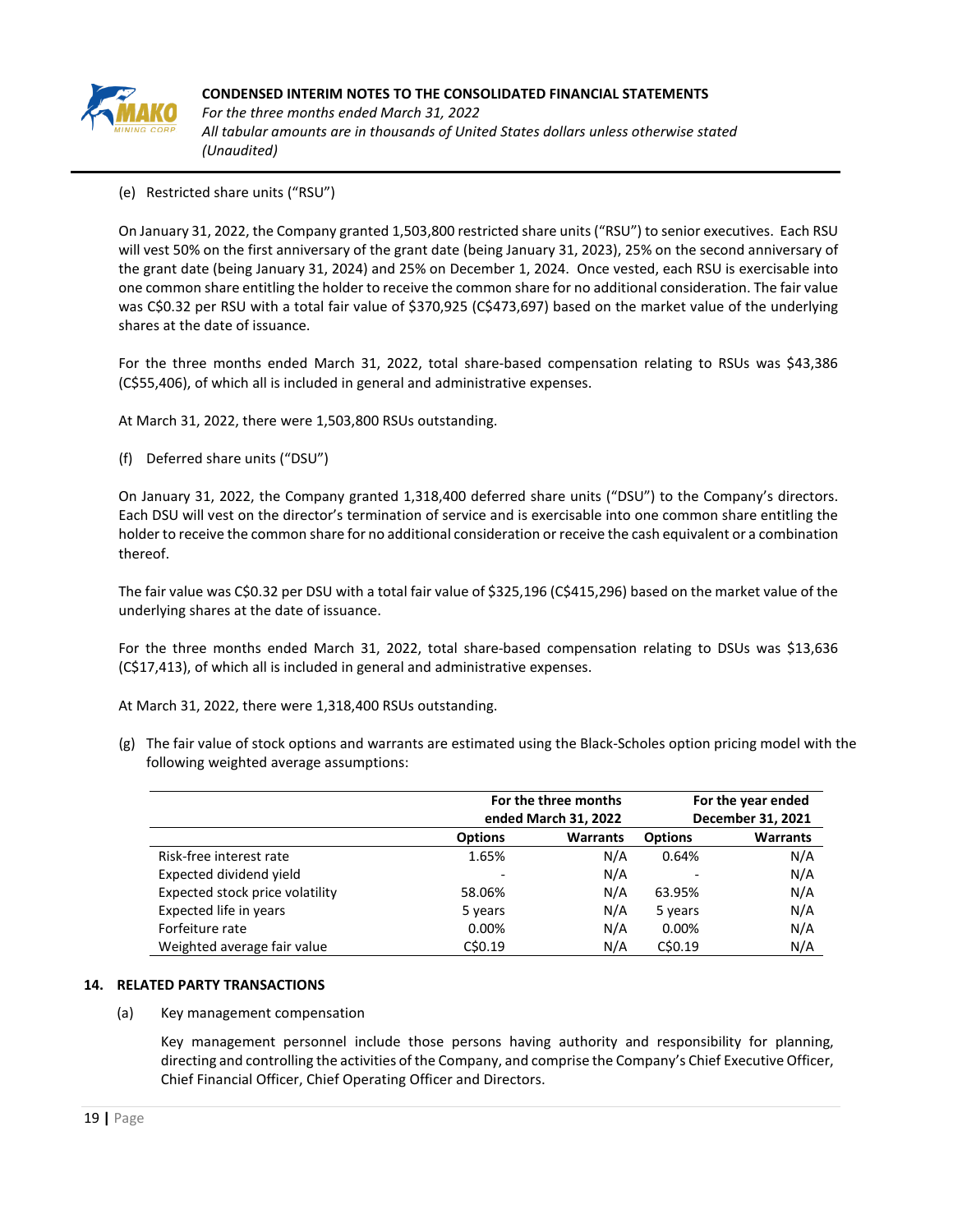

*For the three months ended March 31, 2022*

*All tabular amounts are in thousands of United States dollars unless otherwise stated (Unaudited)*

| For the three months ended               | March 31, 2022 | March 31, 2021                   |  |
|------------------------------------------|----------------|----------------------------------|--|
| Director fees                            | 51 \$          | 41                               |  |
| Salaries, consulting and management fees | 586            | 1,047                            |  |
| Share-based compensation                 | 59             | 73                               |  |
| Total                                    | 696            | 1,161                            |  |
| As at                                    |                | March 31, 2022 December 31, 2021 |  |
| Amount included in accounts payable      |                | 216                              |  |

During the three months ended March 31, 2022, the Company granted bonuses of \$365,000 to three senior members of management and is disclosed in general and administrative expenses.

During the three months ended March 31, 2021, the Company granted bonuses of \$650,000 to three senior members of management and paid severance of \$154,625 to the former Chief Financial Officer.

(b) Tes-Oro Mining Group, LLC ("Tes-Oro")

Tes-Oro is a private company controlled by the Company's Chief Operating Officer. Tes-Oro is a full-service engineering, procurement and construction management firm working with the Company. During the three months ended March 31, 2022, the Company expensed fees relating to consulting services of \$4,086 (March 31, 2021 - \$51,526) and \$29,242 (March 31, 2022 - \$37,844) in general office expenses. Amounts payable to Tes-Oro as at March 31, 2022 were \$nil (December 31, 2021 - \$nil).

(c) Sonoran Resources, LLC ("Sonoran")

Sonoran is a private company controlled by the Company's Chief Operating Officer. Sonoran is a management, scientific, and technical consulting services industry firm which leases office equipment to the Company. During the three months ended March 31, 2022, the Company expensed fees relating to general office expenses of \$1,574 (March 31, 2021 - \$nil). Amounts payable to Sonoran as at March 31, 2022 were \$nil (December 31, 2021 - \$nil).

(d) Wexford LP("Wexford")

Wexford is the Company's controlling shareholder. Except as noted elsewhere in the financial statements, during the three months ended March 31, 2022, the Company expensed fees of \$3,070 related to transaction costs (March 31, 2021 - \$15,484). Amounts payable to Wexford as at March 31, 2022 were \$3,070 (December 31, 2021 - \$2,874).

(e) Sailfish Royalty Corp. ("Sailfish")

Sailfish is a publicly traded company related by common shareholders, officers (till December 17, 2021) and directors. In addition to the Sailfish Loan (Note 11(c)), during the three months ended March 31, 2022, the Company's subsidiary Nicoz:

- i. received advances of \$170,405 for the purchase of gold ounces;
- ii. sold 373 ounces of gold to Sailfish for \$174,549 of which \$61,539 is recorded as production services revenue and \$113,010 is included in the gain on gold stream derivative asset disclosed in the statement of income and comprehensive income.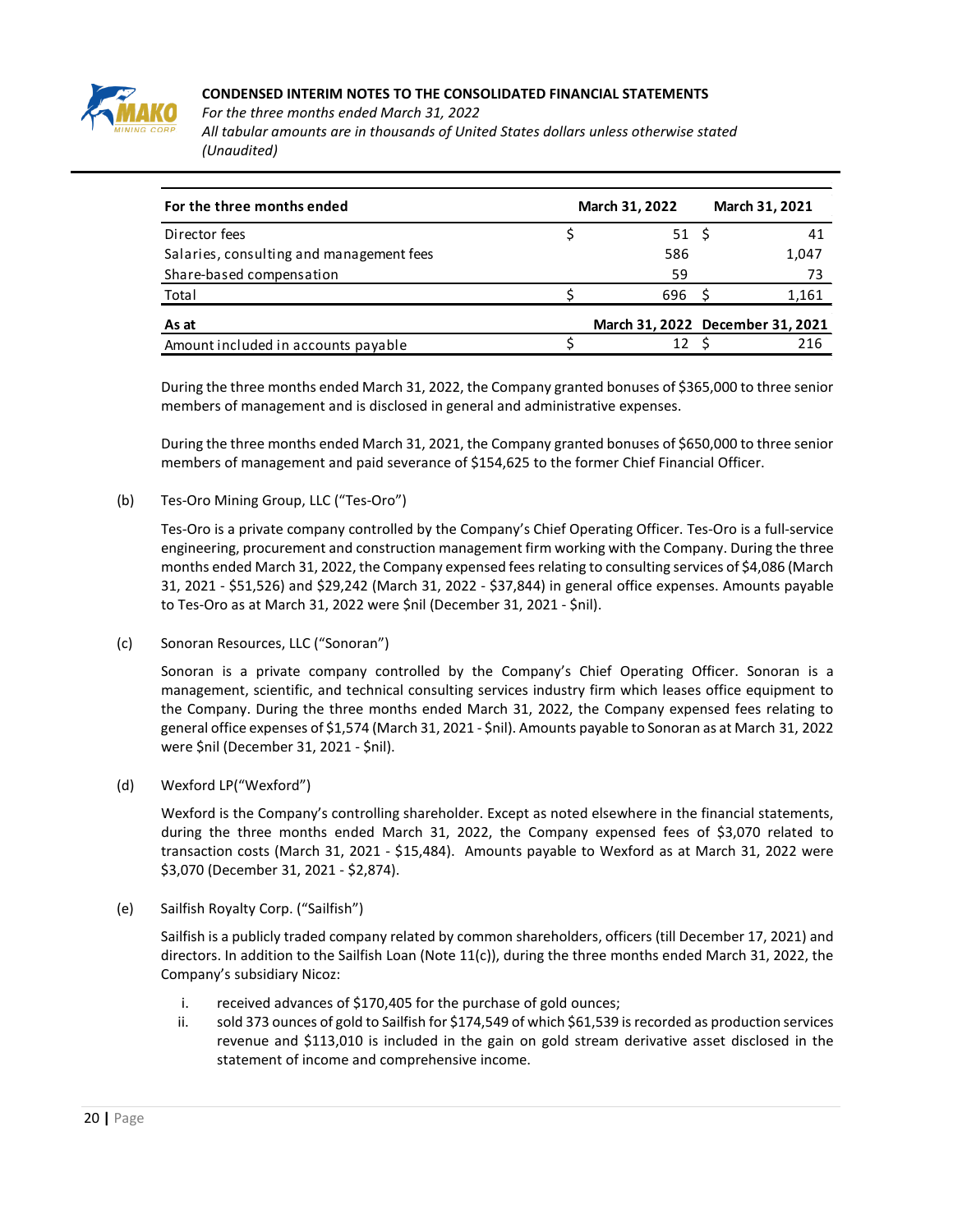

*For the three months ended March 31, 2022 All tabular amounts are in thousands of United States dollars unless otherwise stated (Unaudited)*

As at March 31, 2021, a balance of \$9,687 (December 31, 2021 - \$5,543) is receivable from Sailfish and is recorded in receivables.

## **15. FINANCIAL INSTRUMENTS AND RISK MANAGEMENT**

Carrying value versus fair value

Financial instruments measured at fair value are classified into one of three levels using a fair value hierarchy that reflects the significance of the inputs used in making the measurements. The fair value hierarchy has the following levels:

Level 1 – quoted prices (unadjusted) in active markets for identical assets or liabilities;

Level 2 – inputs other than quoted prices included in Level 1 that are observable for the asset or liability, either directly (i.e. as prices) or indirectly (i.e. derived from prices); and

Level 3 – inputs for the asset or liability that are not based on observable market data (unobservable inputs). The Company's financial instruments include cash and cash equivalents, receivables, accounts payable and the Term Loans. The carrying values of cash and cash equivalent, receivables and accounts payables and the term loans approximate fair value because of the short-term nature of these instruments or capacity of prompt liquidation.

The Company does not have any financial instruments that are measured using level 3 inputs.

During the three months ended March 31, 2022 there were no transfers between level 1, level 2 and level 3 classified assets and liabilities.

#### **16. SEGMENTED INFORMATION**

For the three months ended March 31, 2022, the Company's principal product was gold sold to the refinery at spot market rates by the Company's subsidiary, Nicoz. The gold was produced at the San Albino mine in Nicaragua. For the year ended December 31, 2021, the Company's principal product was gold sold to the refinery at spot market rates by the Company's subsidiary, Nicoz. The gold was produced at the San Albino mine in Nicaragua.

For the three months ended March 31, 2022 and for the year ended December 31, 2021, all of the Company's significant non-current assets and revenues were in Nicaragua